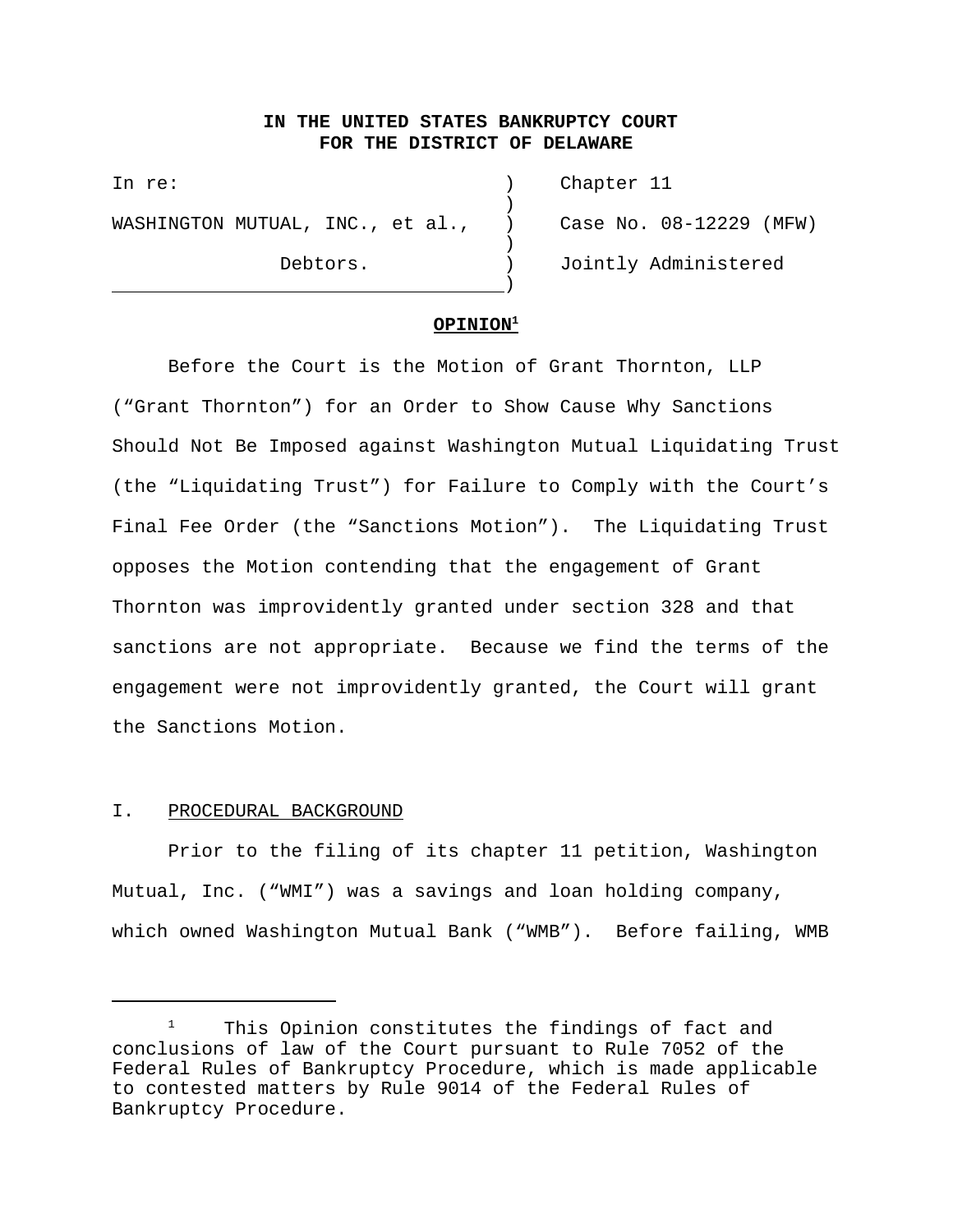was the nation's largest savings and loan association, with over 2,200 branches and \$188.3 billion in deposits.

On September 25, 2008, WMB's primary regulator, the Office of Thrift Supervision (the "OTS"), closed WMB and appointed the Federal Deposit Insurance Corporation (the "FDIC") as receiver. WMB's takeover by the FDIC was the largest bank failure in the nation's history. Immediately after its appointment as receiver, the FDIC sold substantially all the assets of WMB to J.P. Morgan. On September 26, 2008, WMI and its affiliates ("the Debtors") filed chapter 11 petitions.

On February 4, 2012, the Court confirmed the Debtors' Plan of Reorganization which included the formation of a Liquidating Trust to review and make distributions on claims. The Debtors' professionals, including Grant Thornton, filed Final Fee Applications which were approved on August 1, 2012.

On April 27, 2015, Grant Thornton filed the instant Motion asking the Court to impose sanctions on the Liquidating Trust for failure to pay a contingency fee owed to it. The Liquidating Trust opposed the Motion. A trial was held on June 26 through June 28, 2017, and post-trial briefs were submitted. The matter is ripe for decision.

### II. FACTUAL BACKGROUND

A. The Prepetition Agreement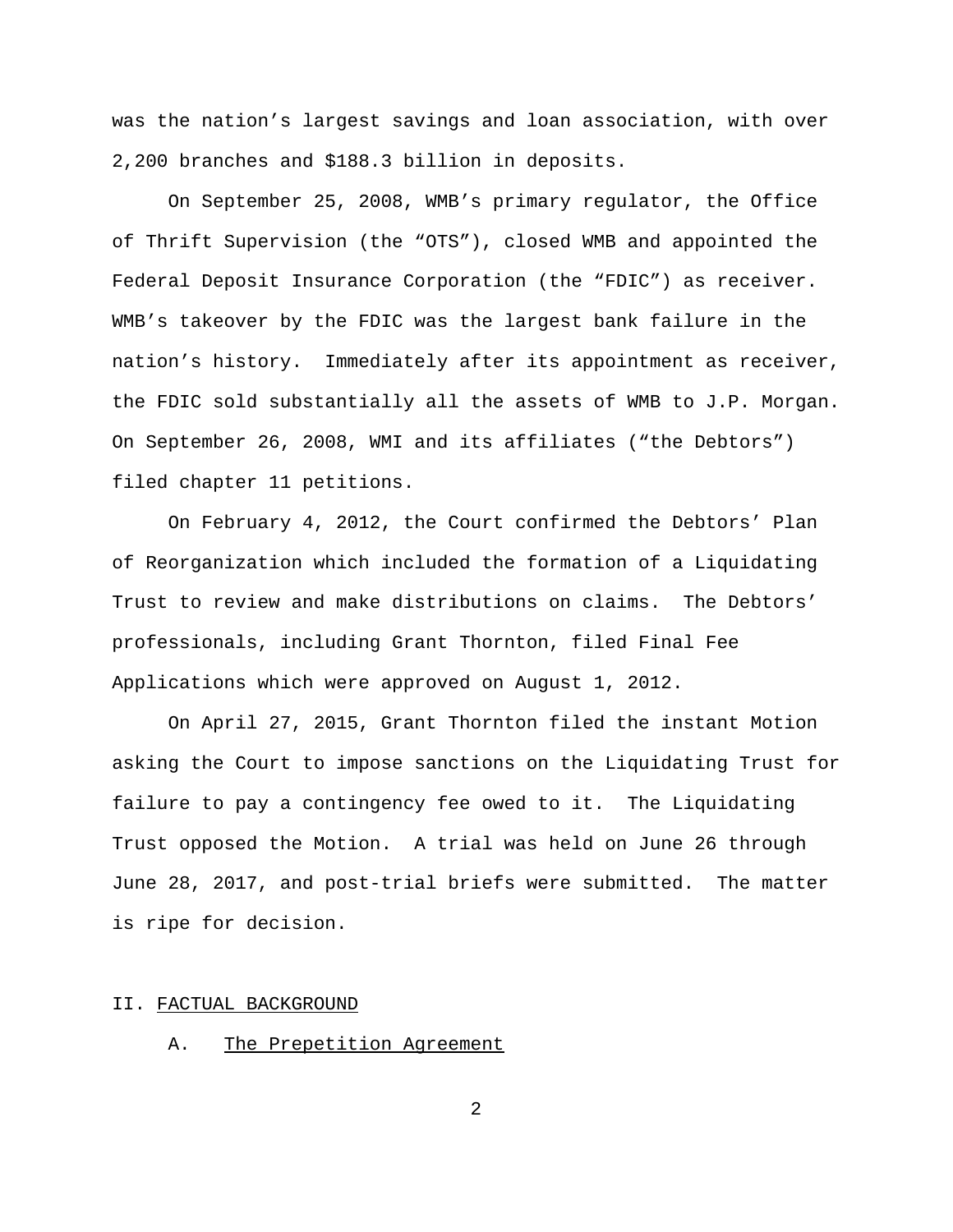Prior to the bankruptcy filing, Steve Ryan ("Ryan"), a Grant Thornton partner, approached Curt Brouwer ("Brouwer"), the Debtors' Executive Vice President for Corporate Tax, about challenging the constitutionality of California's taxation of federal bond interest (the "Treasury Interest Issue"). (Tr.  $6/26/17$  at  $21:4-22$ ,  $20:1-13$ . In essence, Ryan's theory was that California's tax statute violated the constitutional principle that a state must tax state bonds and federal bonds similarly. (Tr. 6/26/17 at 20:1-13, 208:9-209:5.)

Grant Thornton was hired by the Debtors to develop the Treasury Interest Issue, identify the amount that the Debtors could claim under the theory, and assist in filing refund claims. Ryan asserted that the California Franchise Tax Board (the "FTB") would be sensitive about the Treasury Interest Issue being publicized, due to its potential refund implications for thousands of similarly situated taxpayers. (Tr. 6/26/17 at 34:24-35:11.) The parties anticipated that the FTB would initially deny the claim and the Debtors would have to protest the denial. (WMI Ex. 12, ¶ 2; Tr. 6/26/17 at 30:9-24.) Therefore, they discussed using the Treasury Interest Issue as leverage to offset the Debtors' other outstanding tax liabilities. (Tr. 6/28/17 at 67:3-22.)

In February 2008, Brouwer and Ryan executed an Engagement Letter and Statement of Work (the "Prepetition Agreement"). (WMI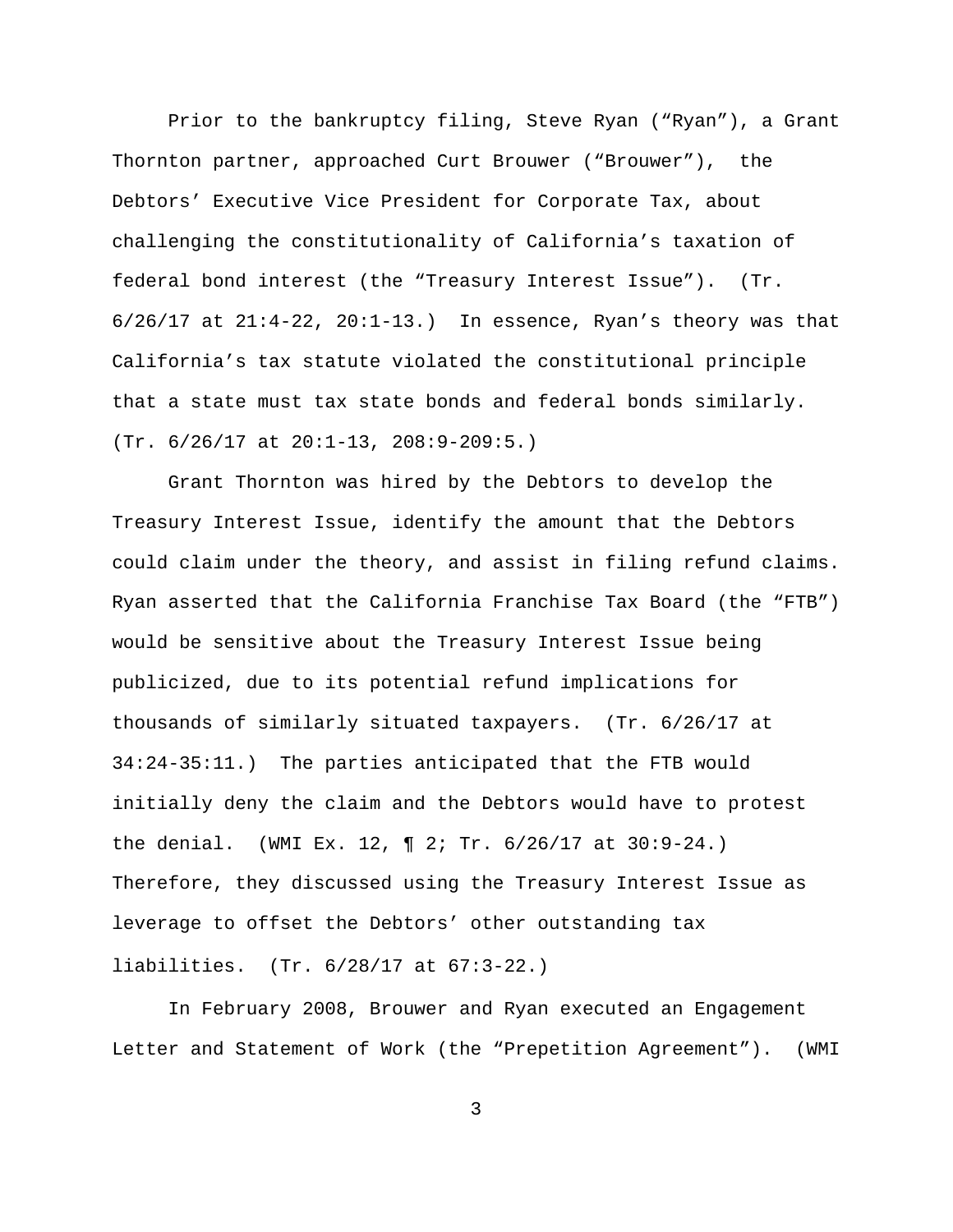Ex. 12; Tr.  $6/26/17$  at  $25:15:-28:2.$ ) The Prepetition Agreement provided that Grant Thornton would be paid 50% of its hourly fees capped at \$100,000, plus out-of-pocket expenses. (WMI Ex. 12, ¶ 12.) In addition, the Debtors agreed to pay Grant Thornton 10% of the "Economic Value" recovered from the FTB, capped at \$5 million.  $(\underline{Id.})$  Economic Value was defined in the Prepetition Agreement as any "tax, interest, and penalty offsets, whether received by check, deposit, overpayment applied, credit, audit offset, or any other means."  $(\underline{Id.})$ 

### B. The Postpetition Agreement

After the Debtors filed bankruptcy in September 2008, Alvarez & Marsal was retained as the Debtors' restructuring advisor and took over the Debtors' tax issues, including those with the FTB.  $(Tr. 6/26/17$  at  $203:15-23.$ ) However, in December 2008, Brouwer was rehired to serve as the Debtors' officer in charge of tax. (Tr. 6/26/17 at 11:23-12:18.)

Shortly after his return, Brouwer considered re-engaging Grant Thornton to continue working on the Treasury Interest Issue. (Tr. 6/26/17 at 43:14-25.) Timothy Cleary ("Cleary"), a Grant Thornton employee and former employee of the Debtors, emailed Brouwer two fee proposals, one contingent and one noncontingent. (WMI Ex. 51; Tr. 6/27/17 at 11:25-12:7; Tr. 6/26/17 at 46:21-47:3.) In the non-contingent fee proposal, Grant Thornton proposed a \$250,000 development fee, 100% of its hourly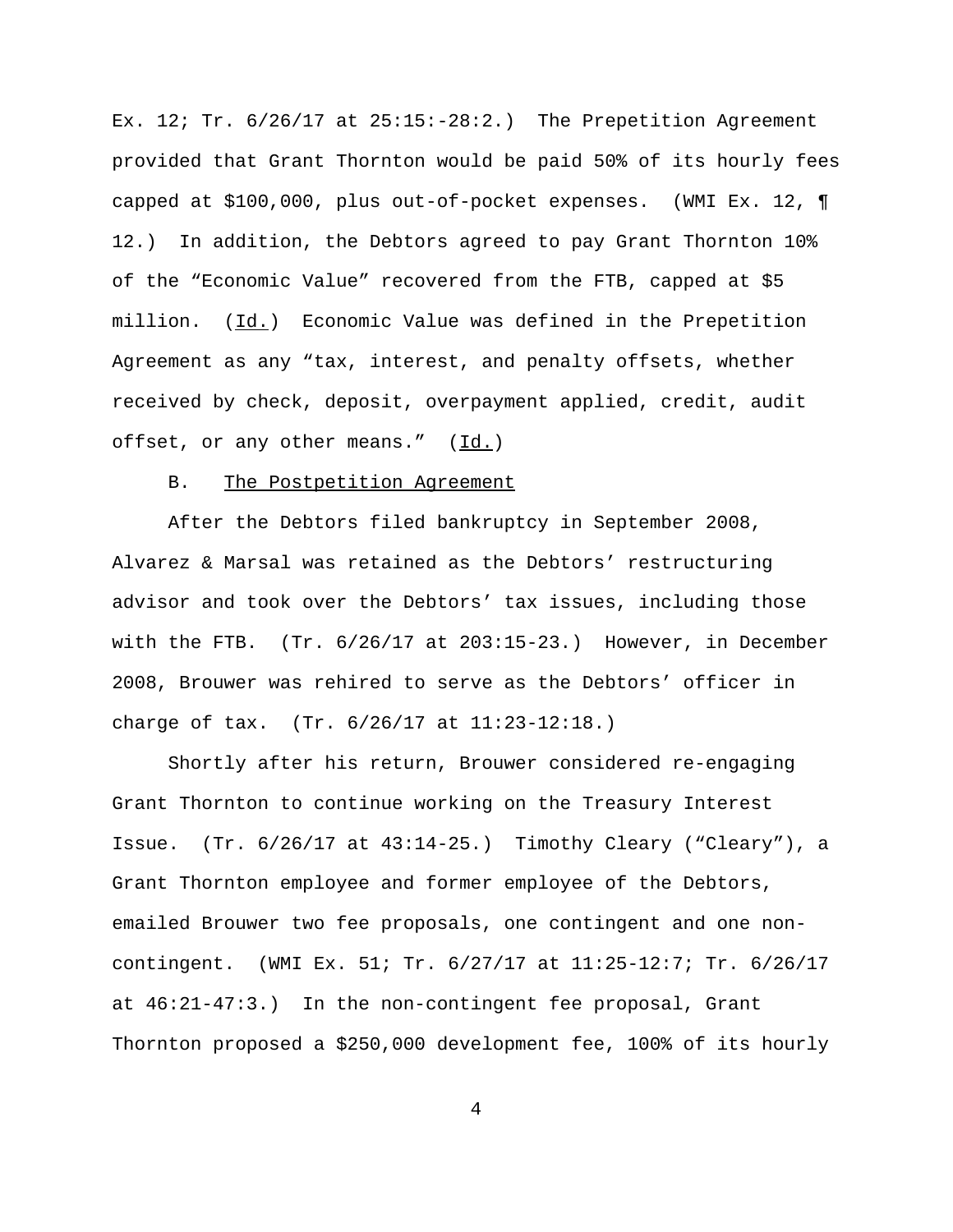rates, a flat fee between \$1,000,000 and \$2,000,000, plus expenses. (WMI 51.) In the contingent fee structure, Grant Thornton proposed a \$150,000 development fee, 50% of its hourly rates, and 10% of any economic benefit recovered from the FTB capped at \$5,000,000, plus expenses. (Id.)

After further negotiation, the parties executed a new Engagement Letter and statement of work (the "Postpetition Agreement") on June 4, 2009. (WMI Ex. 6.) Grant Thornton's fee was based on its "hourly standard rates discounted by 20% and capped at \$150,000 . . . ." (Id.) In addition, Grant Thornton was to be paid 10% of any Economic Value recovered from the FTB. (Id.) The Postpetition Agreement defined Economic Value as any "tax, interest, and penalty offsets, whether received by check, deposit, overpayment applied, credit, audit offset, or any other means," and included "any reduction of other assessments that are received pursuant to an agreement with the FTB to not file or to withdraw any refund claims."  $(\underline{Id.})$  The Postpetition Agreement was incorporated into the Debtors' motion to retain Grant Thornton under section 328(a), which was filed on June 22, 2009, and approved by the Court. (D.I. 1194-2.)

During the bankruptcy case, Grant Thornton's professionals assisted the Debtors in preparing tax returns, drafting letters to the FTB, preparing technical memos on the Treasury Interest Issue, and participating in negotiations with the FTB. (Tr.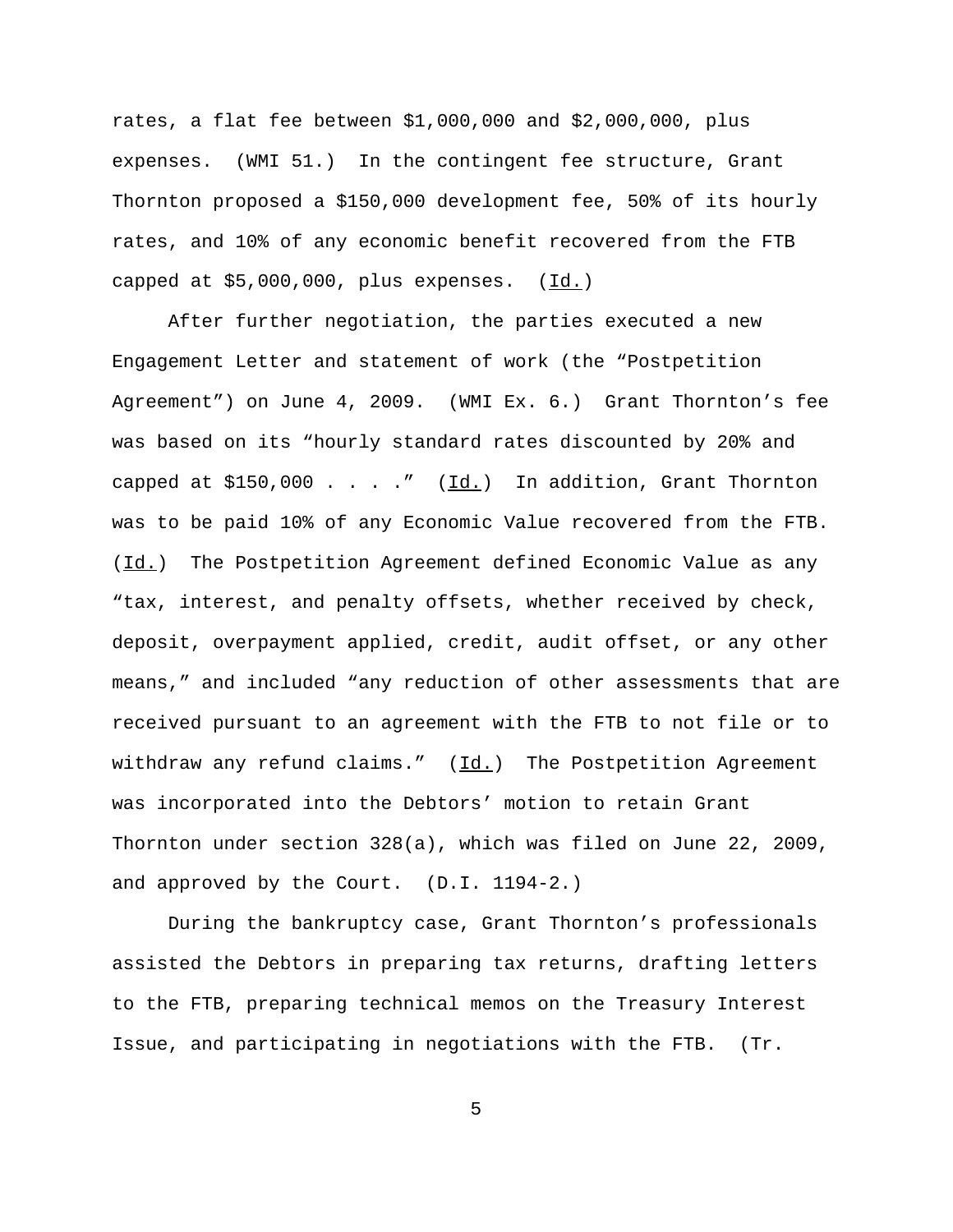6/28/17 at 33:11-18, 71:16-72:13.) Grant Thornton also assisted the Liquidating Trust in drafting an objection to the FTB Proof of Claim filed in the amount of \$280.5 million.<sup>2</sup> (Id. at 33:11-18.)

The Liquidating Trust and the FTB eventually commenced negotiations to settle the FTB Proof of Claim and the Debtors' outstanding tax issues. (Tr. 6/26/17 at 231:19-232:6, 99:14- 100:9.) During these negotiations, the Liquidating Trust consistently asserted the Treasury Interest Issue, but the FTB consistently rejected it. (Tr. 6/28/17 at 33:11-18, 71:16-72:13; D.I. 11546.) Two and a half months after the Liquidating Trust filed its objection to the FTB's Proof of Claim, it filed a motion pursuant to Rule 9019 requesting the Court's approval of a compromise between the Liquidating Trust and the FTB, settling all issues. (Tr. 6/26/17 at 181:17-182:25, 183:8-12.) The motion was approved on May 21, 2014. (D.I. 11815.)

Both the FTB and the Liquidating Trust intended the Settlement Agreement to be a full and complete release of all issues including those raised in the FTB's Proof of Claim. (Tr. 6/26/17 at 181:17-182:25.) The Settlement Agreement provided for an immediate net refund to the Debtors of approximately \$225 million, with other deferred refunds. (WMI Ex. 126.)

After the Court confirmed the Debtor's Plan of Reorganization in 2012, the Liquidating Trust took over the Debtors' tax issues, as successor-in-interest.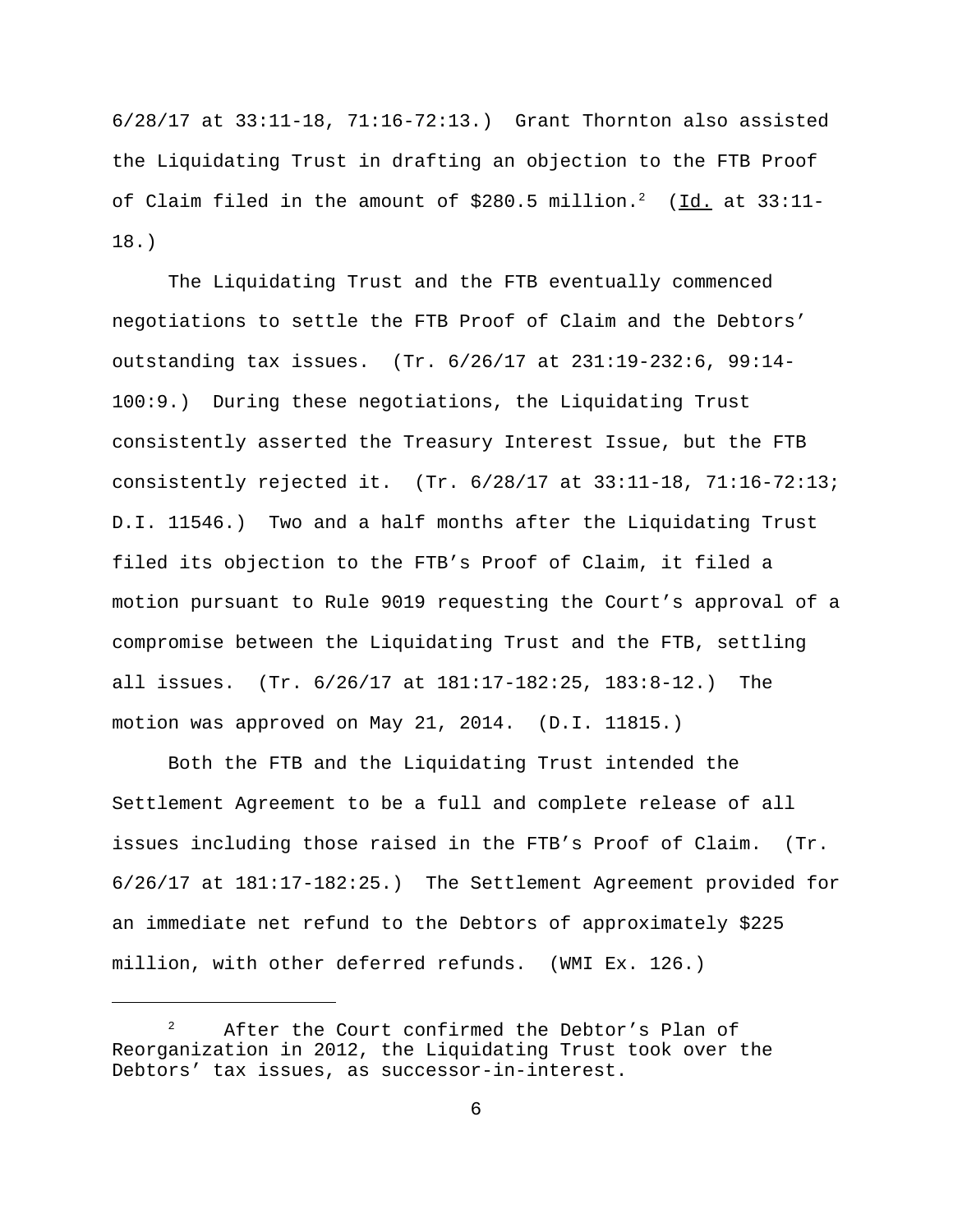Grant Thornton only learned of the settlement agreement when it reviewed the docket in the Debtors' cases. (Tr. 6/28/17 at 73:16-21.) Grant Thornton then reached out multiple times to Alvarez & Marsal and the Liquidating Trust to inquire about the FTB settlement. (Id. at 73:22-74:15; WMI Ex. 78; WMI 79.) There were numerous conversations between the Liquidating Trust and Grant Thornton about the settlement terms and Grant Thornton's contingency fee. (Tr. 6/28/17 at 74:5-17.) Despite Grant Thornton's requests, the Liquidating Trust refused to pay the contingency fee. (Tr. 6/26/17 at 189:2-14.)

As a result, on April 27, 2015, Grant Thornton filed the instant Motion asking the Court to impose sanctions on the Liquidating Trust for failing to pay the contingency fee pursuant to the Postpetition Agreement. (D.I. 11994.) It asserted that its contingency fee applied to 10% of all Economic Value received from the FTB, including the value derived from the Settlement Agreement. The Liquidating Trust responded that the Treasury Interest Issue was repeatedly rejected by the FTB and did not yield any Economic Value. Thus, in its view, Grant Thornton was not entitled to a contingency fee.

On May 21, 2015, the Court heard oral arguments on the motion. The Liquidating Trust argued that Grant Thornton's contingency fee was narrowly limited to amounts received in connection with the Treasury Interest Issue. The Court, however,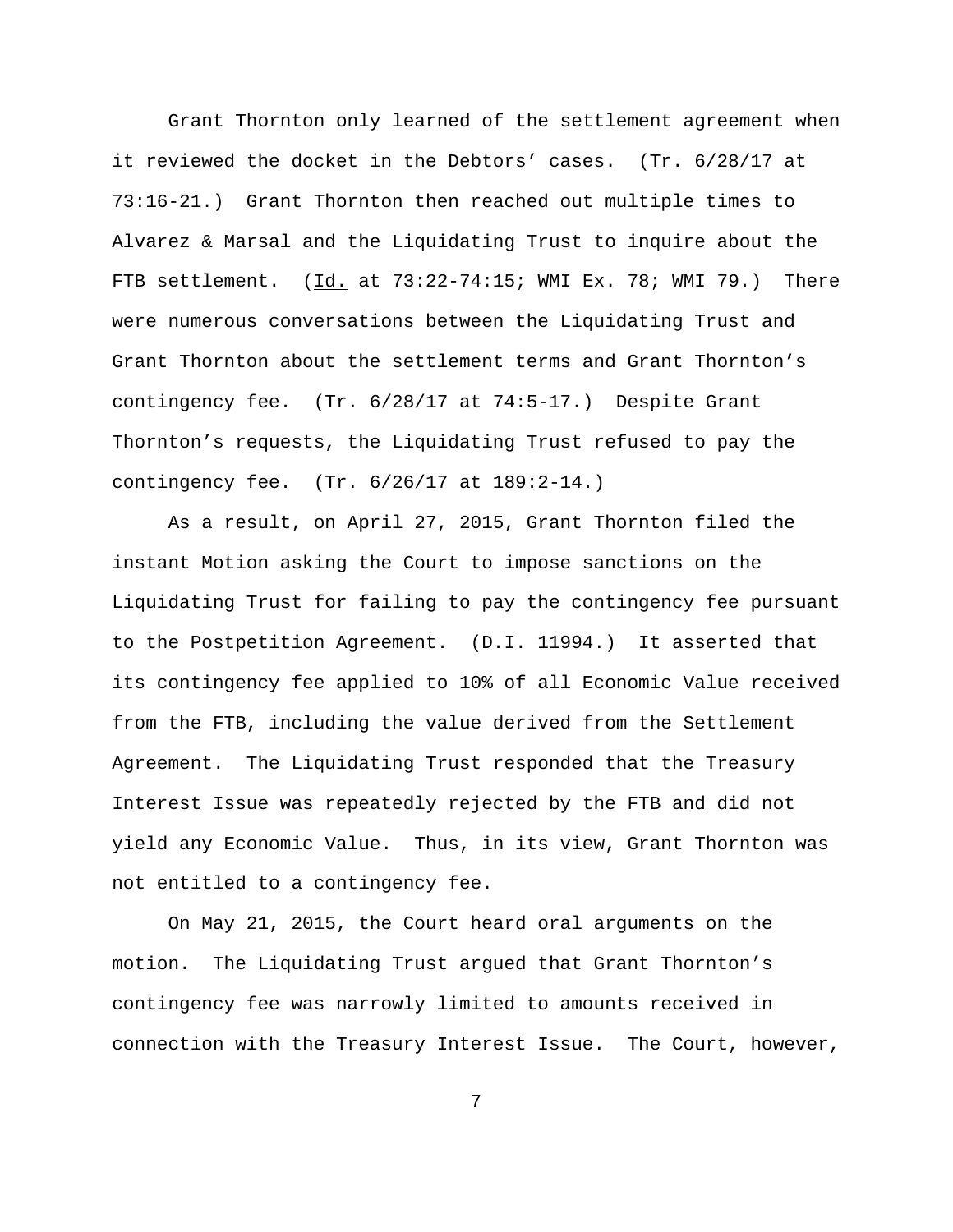found that the Postpetition Agreement unambiguously provided a contingency fee on all Economic Value recovered from the FTB and was not limited to amounts recovered only from the Treasury Interest Issue. (Tr. 5/21/15 at 56:13-57:1.) The Court held nonetheless that the Liquidating Trust could present evidence that the Contingency Fee was improvidently granted, despite the high burden such an argument posed. (Id. at 57:8-16.)

#### II. DISCUSSION

### A. Improvidence Standard Under Section 328(a)

Section 328(a) of the Bankruptcy Code provides that, with the court's approval, a professional may be employed to provide services to the estate "on any reasonable terms and conditions of employment, including on a retainer, on an hourly basis, on a fixed or percentage fee basis, or on a contingent fee basis." 11 U.S.C. § 328(a). As with other compensation agreements in bankruptcy, an estate professional's contingency fee agreement must have clear terms and is subject to court review in advance for reasonableness under section 330 of the Code. ASARCO, LLC v. Barclays Capital (In re ASARCO, LLC), 702 F.3d 250, 257 (5th Cir. 2012).

After approving a professional's compensation terms under section 328(a), however, a court may allow different compensation only "if such terms and conditions prove to have been improvident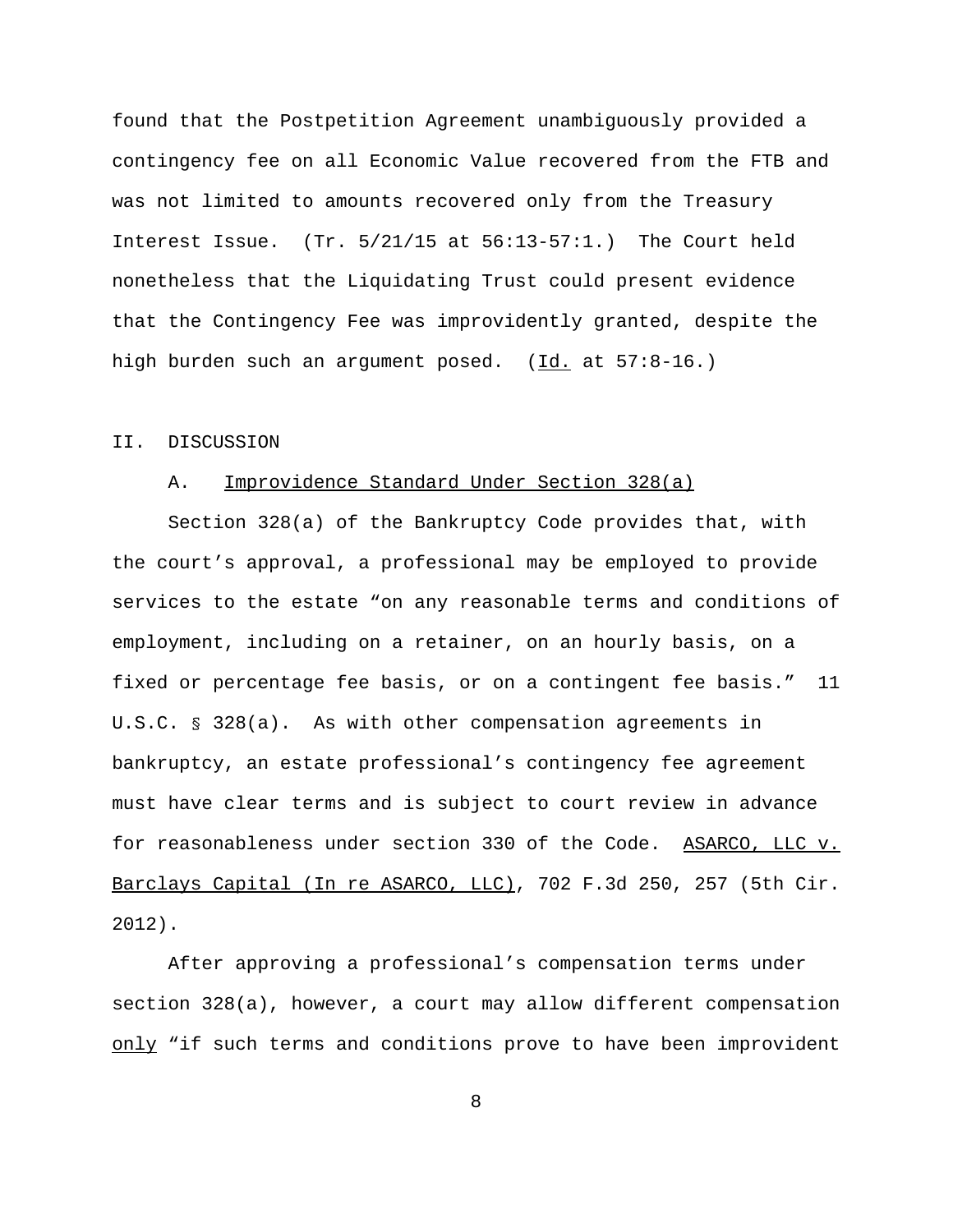in light of developments not capable of being anticipated at the time of" entry. 11 U.S.C § 328(a). Congress intended section 328(a) to alleviate the uncertainty surrounding the compensation of professionals retained in bankruptcy, whose fees would otherwise be subject to the court's discretion after the fact. ASARCO, 702 F.3d at 258. Thus, to determine if the agreement was improvidently approved, the Court must focus on developments occurring after the order's entry that were impossible to foresee. See, e.g., In re ARGOSE, Inc., 372 B.R. 705, 710 (Bankr. D. Del. 2007) (refusing to change terms because a trustee could have foreseen that assets might be sold below expectations, thereby lowering the funds available to unsecured creditors). But see, e.g., In re Coho Energy, LLC, 395 F.3d 198, 205 (5th Cir. 2004) (finding that an arbitration panel would use illinformed calculations was not foreseeable when the court entered an order approving fees to be decided by the arbitration panel).

For parties seeking relief from a section 328(a) fee order, this foresight-driven test is a high burden because courts "must protect . . . agreements and expectations" once they have been found reasonable and entered as an order. In re Nat'l Gypsum Co., 123 F.3d 861, 862-63 (5th Cir. 1997) (reasoning that professionals for the estate are entitled to know what compensation they will receive for their services).

# B. Mutual Mistake

The only basis for finding improvidence that the Liquidating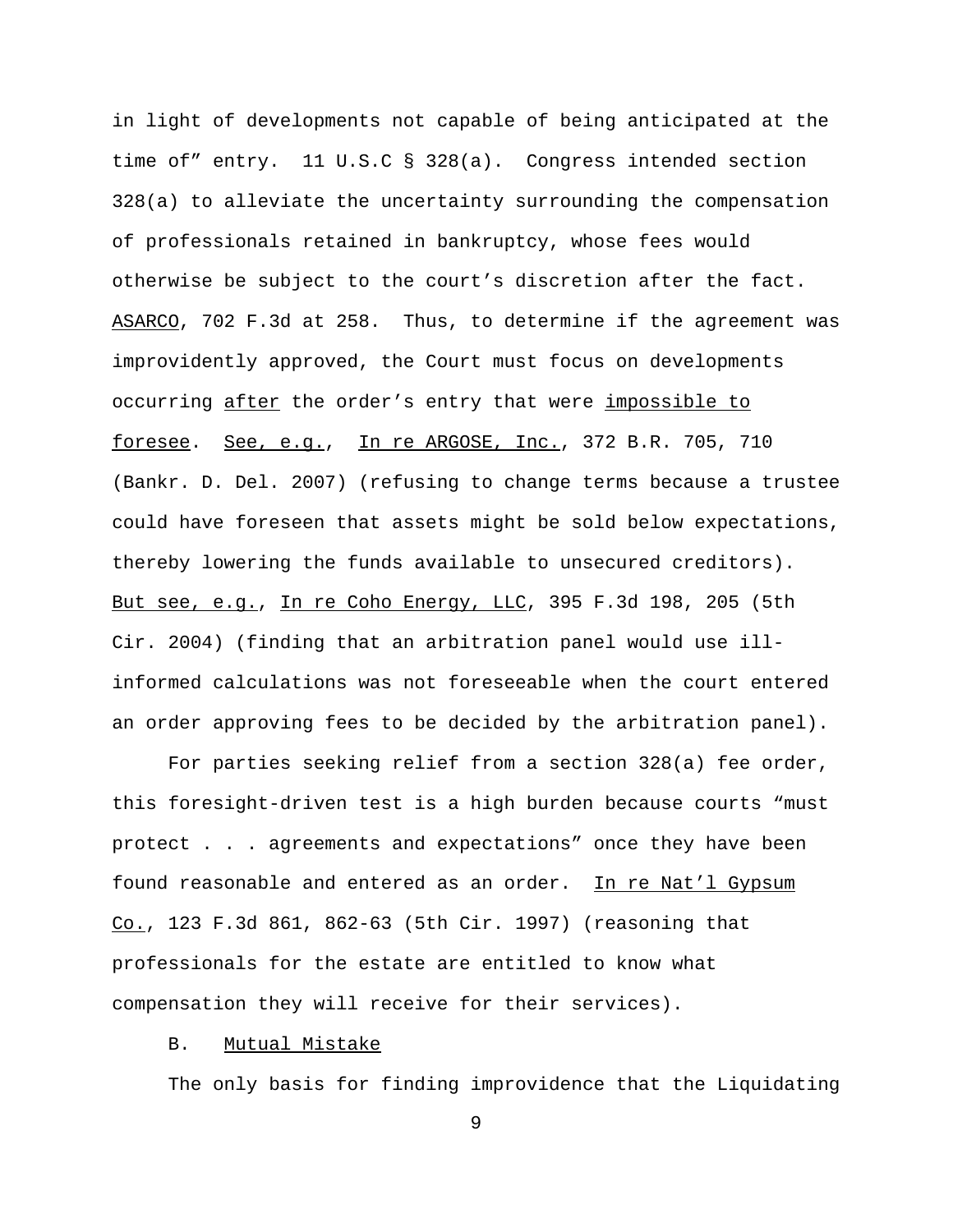Trust advanced at trial is that there was a "mutual mistake" about the retention terms between the Debtors and Grant Thornton. It contends that, although the parties intended Grant Thornton's contingency fee to be based on Economic Value derived solely from the success of the Treasury Interest Issue, they mistakenly drafted a written agreement that entitled Grant Thornton to a contingency fee on all FTB recoveries. According to the Liquidating Trust, the parties' mutual mistake made it impossible to foresee that the Court would approve such a large contingency fee in favor of Grant Thornton. Essentially, it argues that enforcing the plain language of the Postpetition Agreement makes its terms improvident.

Grant Thornton denies that there was any mistake, and it argues that no events occurring after the agreement's approval makes its terms improvident. It asserts that the basis for its contingency fee was purposefully broad and reflected the parties' understanding of Grant Thornton's compensation terms. In addition, it argues that the Liquidating Trust articulates no permissible reason for the Court to deviate from the plain language of the Postpetition Agreement.

A mutual mistake occurs when both parties to a contract share the same mistake at the time of its execution. Restatement (Second) of Contracts § 152 (1981). Proving a mutual mistake requires evidence "so convincing that it [leaves] no reasonable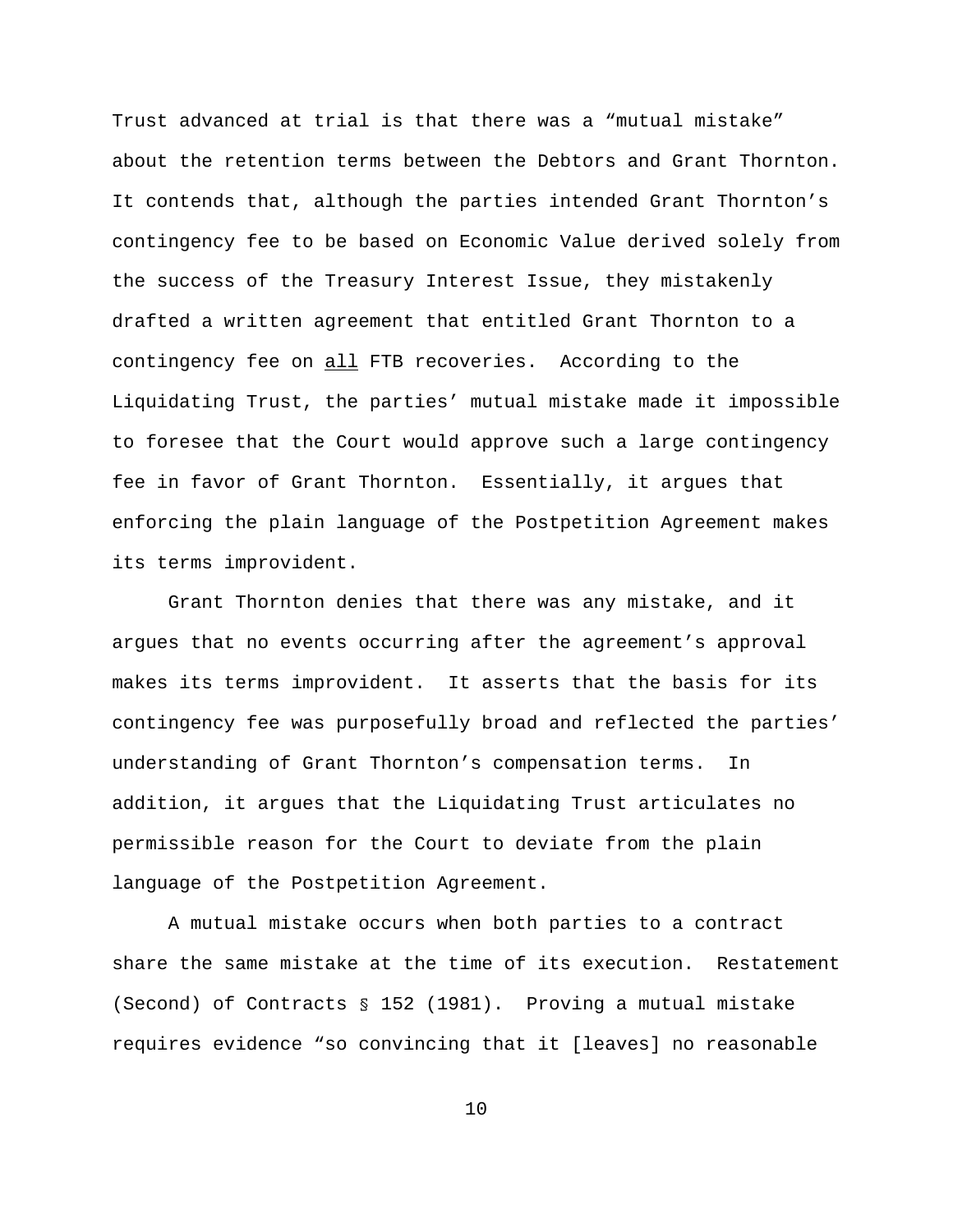doubt" that the mistake occurred. Galapeaux v. Orviller, 123 N.E. 2d 321, 324 (Ill. App. 1954). See also, Almer Coe & Co. v. American Nat. Bank & Trust Co. of Chicago, 194 N.E. 2d 14, 17 (Ill. App. 1963) (holding that reformation is only granted upon evidence amounting to a certainty). A finding of mutual mistake is heavily disfavored where both parties are sophisticated professionals that were fully informed of the terms of the agreement. See, RS & P/WC Fields L.P. v BOSP Invs., 829 F. Supp. 928, 964 (N.D. Ill. 1993) (observing that mutual mistake is rarely found in multimillion dollar commercial transactions between sophisticated parties).

When an agreement is unambiguous, the clear language of the written instrument is considered the parties' express intent, and only extraordinary circumstances permit a court to disregard it. Grun v. Pneumo Abex Co., 163 F.3d 411, 421 (7th Cir. 1998) (holding that only absurd results or an obvious deviation from the intentions of a contract's drafters are the bases for ignoring unambiguous language). The Court may observe extrinsic evidence of the parties' contemporaneous and subsequent conduct to determine whether an agreement is the product of mutual mistake. See, e.g., Occidental Fire & Cas. Co. of N.C. v. Cont. Ill. Nat. Bank and Trust Co. of Chicago, 718 F.Supp. 1364, 1368 (N.D. Ill. 1989) (using the parties' conduct to determine the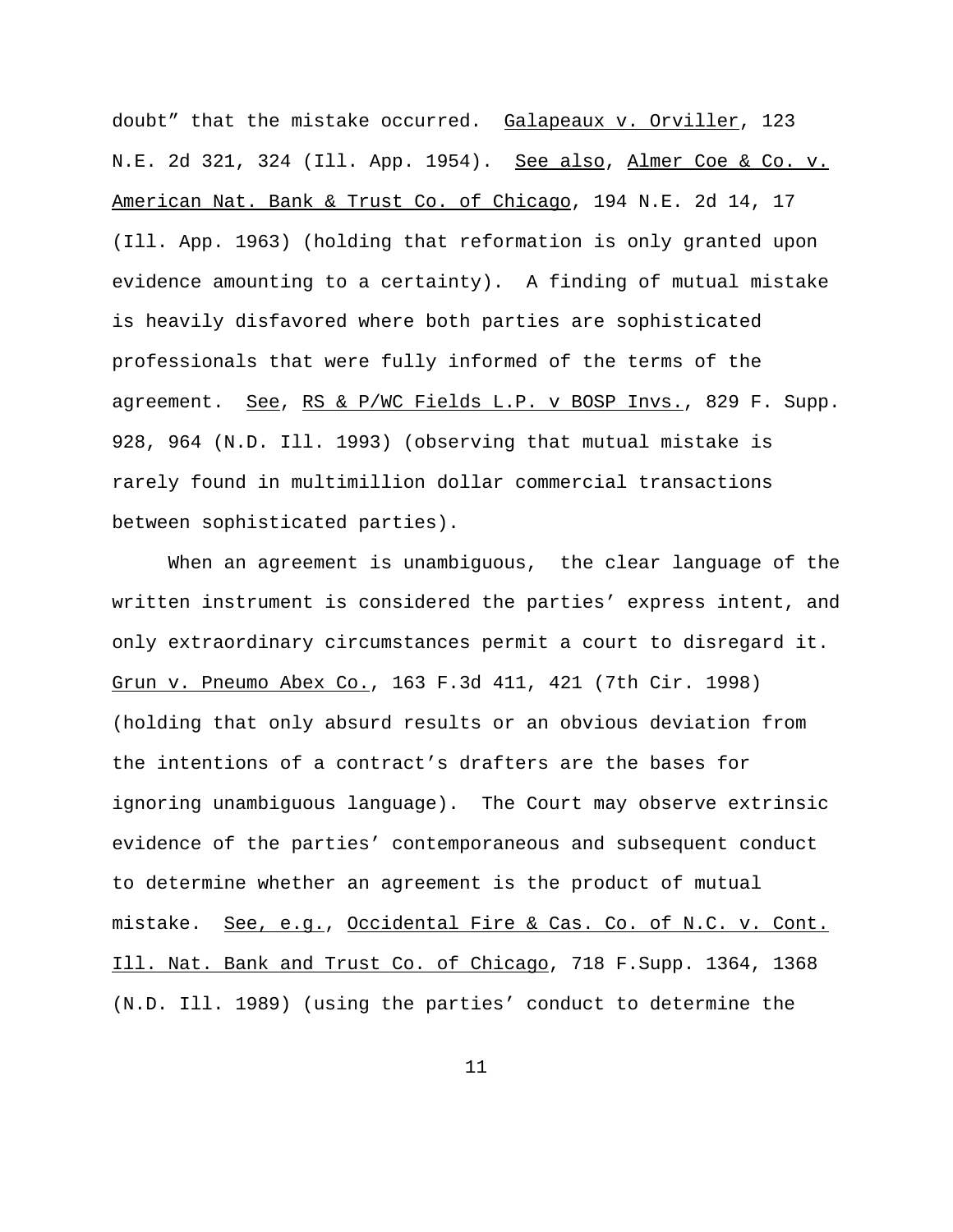proper construction of their unambiguous agreement).

## i. The Liquidating Trust's Evidence

At trial, the Liquidating Trust presented Curt Brouwer ("Brouwer"), who testified about the Debtors' understanding of the Postpetition Agreement. He stated that the parties included Economic Value in Grant Thornton's contingency fee structure because the Treasury Interest Issue was a novel argument and it was uncertain how the FTB would respond to it. (Tr. 6/26/17 at 38:16-39:19.) He further testified that the parties anticipated that the FTB would settle the Treasury Interest Issue in a discreet manner by offsetting unrelated tax issues to avoid precedent for other similarly situated taxpayers raising the same issue. (Id. at 35:8-25.) Therefore, Economic Value reflected all the potential ways the FTB could settle the issue. (Id. at 34:24-35:14.) He noted that the concept of Economic Value is common in tax-related engagements.  $(\underline{Id.}$  at  $38:14-16.)$  Brouwer explained that he knew Economic Value was defined broadly so that Grant Thornton would be paid if the Treasury Interest Issue was used to leverage a settlement for the Debtors' tax liabilities. (Id. at 38:14-39:22.) Nonetheless, he stated that his understanding was that Grant Thornton's contingency fee was limited to Economic Value directly attributable to the Treasury Interest Issue. (Id. at 38:16-19.)

Brian Pedersen, an Alvarez & Marsal director, also testified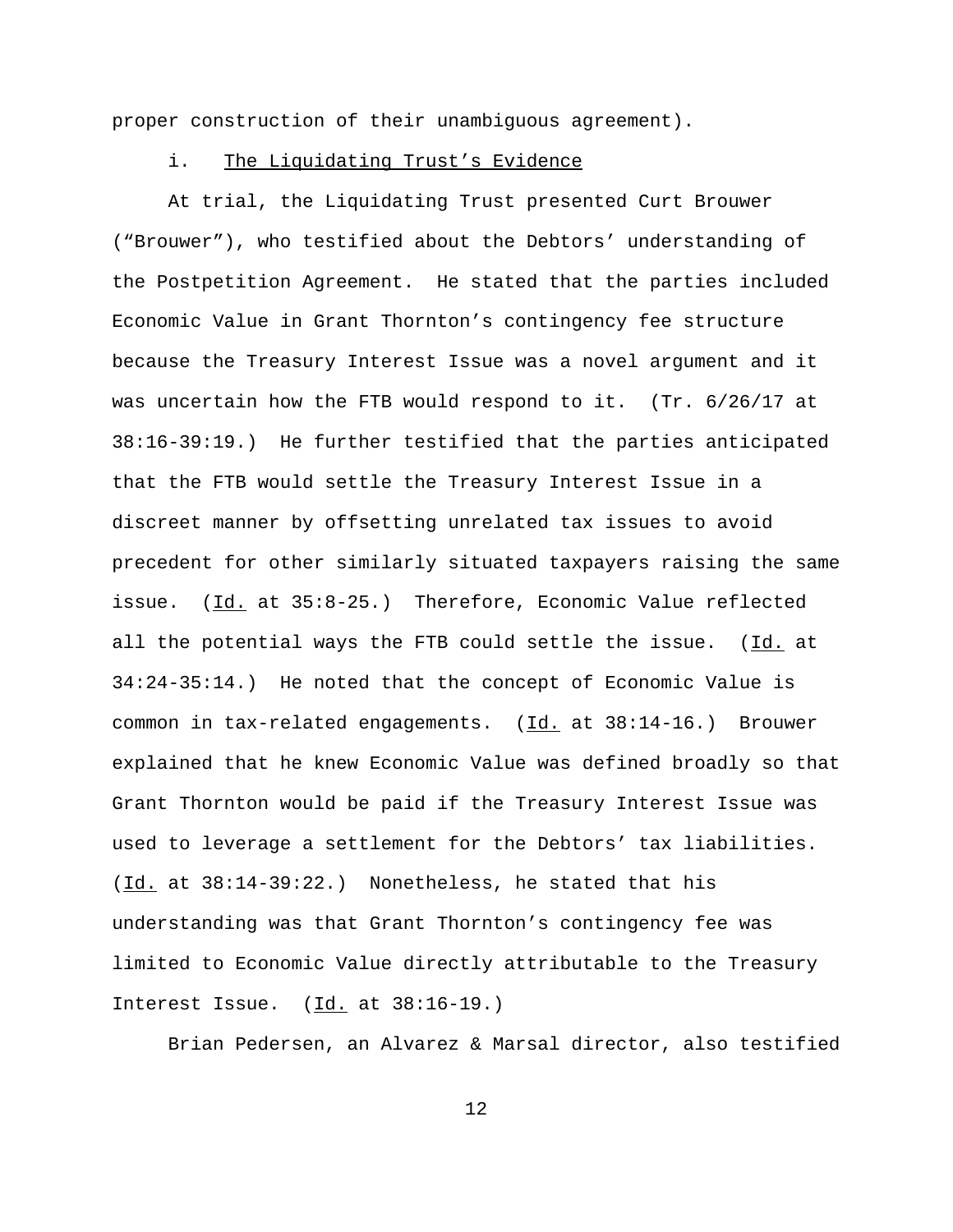for the Liquidating Trust at trial. He led the negotiations with the FTB on the Debtors' tax issues.  $(\underline{Id.}$  at  $211:19-22.)$ However, he was not involved in negotiating Grant Thornton's reengagement and only dealt with their professionals when implementing the Treasury Interest Issue in refund claims and negotiations with the FTB.  $(\underline{Id.}$  at 272:13-22.) According to Pedersen, the Debtors presented the Treasury Interest Issue on two amended returns for tax years 2010 and 2011, totaling approximately \$42 million in the aggregate.  $(\underline{Id.}$  at 211:2-7.) Pedersen expected the FTB to reject the claim and anticipated having to settle the issue through negotiations. ( $\underline{Id.}$  at 220:19-221:2; WMI Ex. 107.) He stated that the FTB did reject both refund claims and never accepted the Treasury Interest Issue on its merits. (WMI Ex. 142; WMI Ex. 144.)

Pedersen testified that the Liquidating Trust incorporated Grant Thornton's technical analysis of the Treasury Interest Issue in its objection to the FTB Proof of Claim. (Tr. 6/26/17 at 255:4-13.) Pedersen said that he and Brouwer directed Grant Thornton to review the objection to the FTB Proof of Claim, prior to filing it, to ensure that the Treasury Interest Issue was presented correctly. (Id. at 255:10-19.) In response to the Liquidating Trust's objection, the FTB presented an increased settlement offer. (Id. at 259:5-19.) The Debtors rejected it and continued negotiations with the FTB while still consulting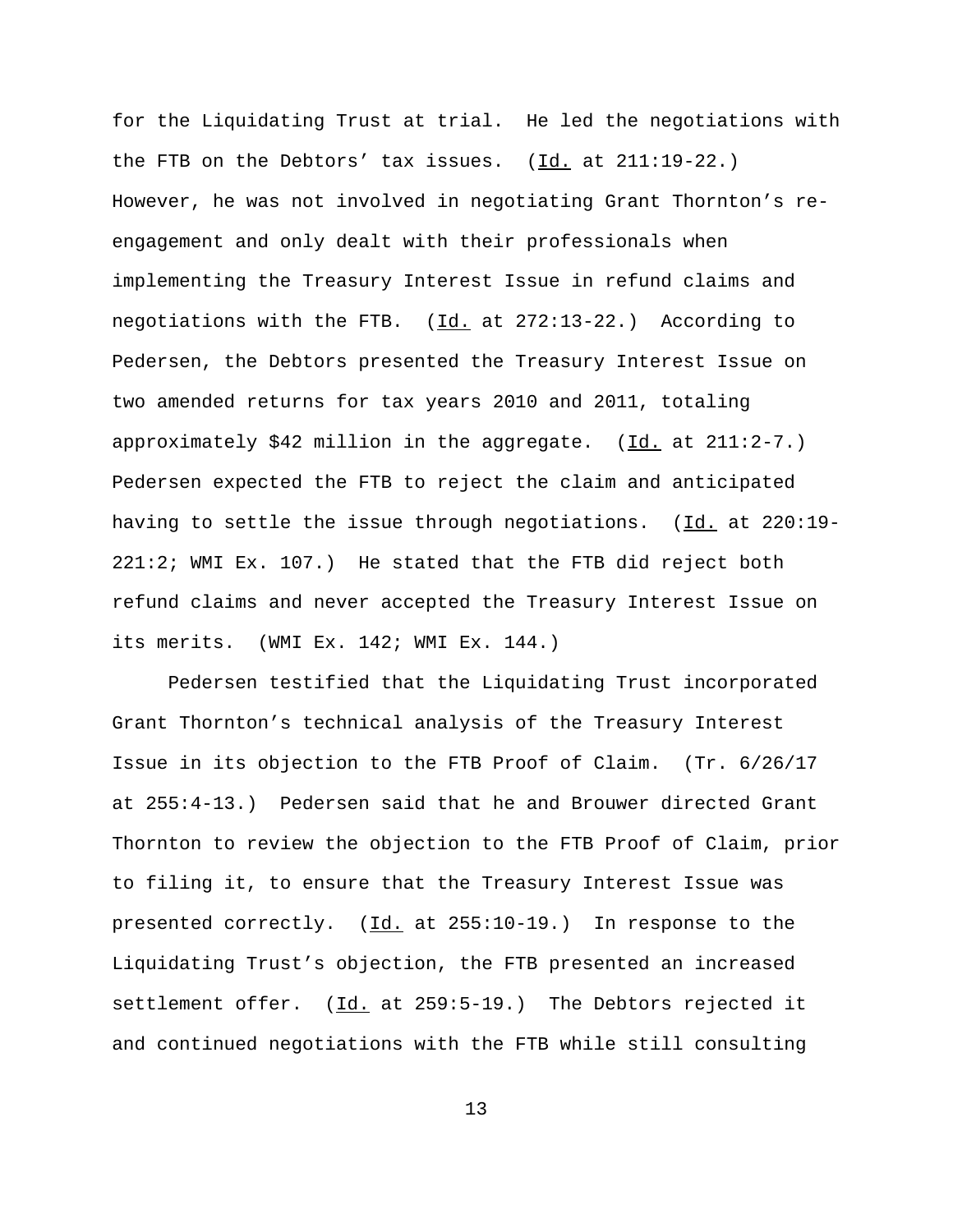with Grant Thornton on the Treasury Interest Issue. (Id. at 262:1-263:10.) Throughout the negotiations, Pedersen testified that the FTB refused to concede the Treasury Interest Issue. (Id. at 264:8.) Pedersen stated that the Liquidating Trust ultimately conceded the Treasury Interest Issue during negotiations with the FTB.  $(\underline{Id.}$  at 264:23-265:15.) Shortly thereafter, the Debtors filed the motion to approve the Settlement Agreement with the FTB, and the FTB withdrew its Proof of Claim. (Id. at 267:6-11.)

## ii. Grant Thornton's Evidence

Grant Thornton presented Paul Bogdanski ("Bogdanski"), who was responsible for developing the technical analysis on the Treasury Interest Issue. (Tr. 6/28/17 at 10:9-11.) Prior to joining Grant Thornton, Bogdanski had been an attorney in charge of litigation for the Illinois Department of Revenue. (Id. at 9:12-17.) In that capacity, he defended Illinois against an issue similar to the Treasury Interest Issue.  $(\underline{Id.}$  at  $10:1-8.)$ Illinois ultimately settled that issue to avoid other taxpayers using a similar theory. (WMI Ex. 96.) When he went to work at Grant Thornton, Bogdanski began developing the Treasury Interest Issue to market to banks and other financial institutions. (Id. at 65:15-66:22.)

According to Bogdanski, the FTB was exposed to "millions of dollars, potentially a billion dollars" of refund claims due to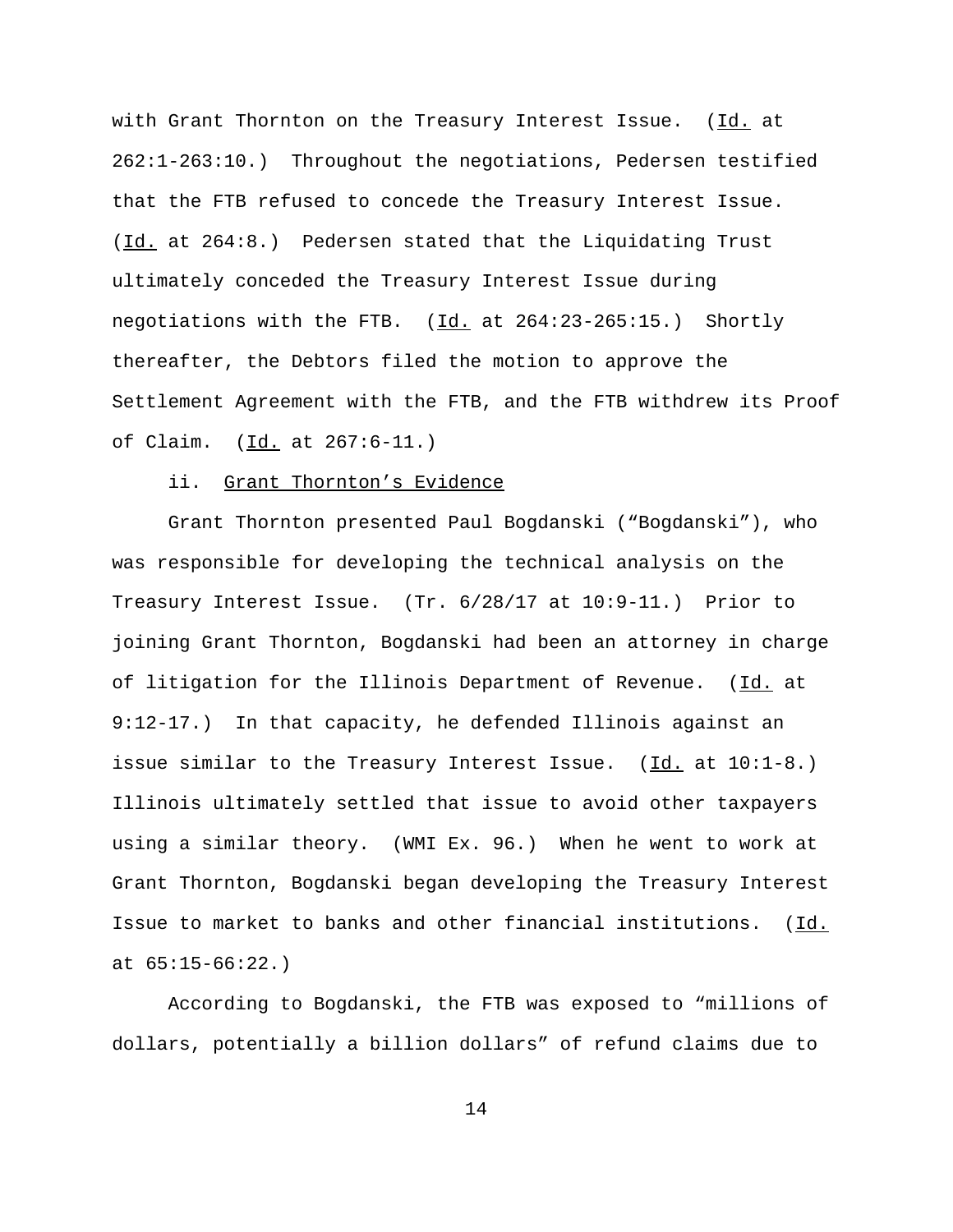many similarly situated taxpayers in California, based on the impact of the Treasury Interest Issue. (Id. at 18:1-9.) Therefore, based upon his experience working for Illinois, Bogdanski expected the FTB to settle the Treasury Interest Issue indirectly to avoid setting precedent. (Id. at 67:12-18, 69:17- 24.)

Bogdanski did not negotiate nor draft the Postpetition Agreement, but he had experience executing similar engagement agreements for Grant Thornton. (Id. at 68:10-20.) Bogdanski testified that the concept of a contingency fee based on a broadly defined Economic Value was one of many standard Grant Thornton contract provisions.  $(\underline{Id.}$  at  $68:21-69:13.)$  In his opinion, Grant Thornton included the broad definition of Economic Value in the Postpetition Agreement because of the likelihood that the FTB would not accept the merits of the Treasury Interest Issue, instead resolving it through favorable decisions on other tax claims. (Id.) Grant Thornton's intention was to be paid for the leverage that the issue provided to obtain those favorable decisions. (Id.)

Timothy Cleary ("Cleary"), the Grant Thornton director involved in negotiating the Postpetition Agreement, also testified at trial.  $(Tr. 6/27/17$  at  $11:25-12:10.)$  In March 2009, Cleary emailed the Debtors a proposed fee structure for Grant Thornton's re-engagment with a flat-fee option and a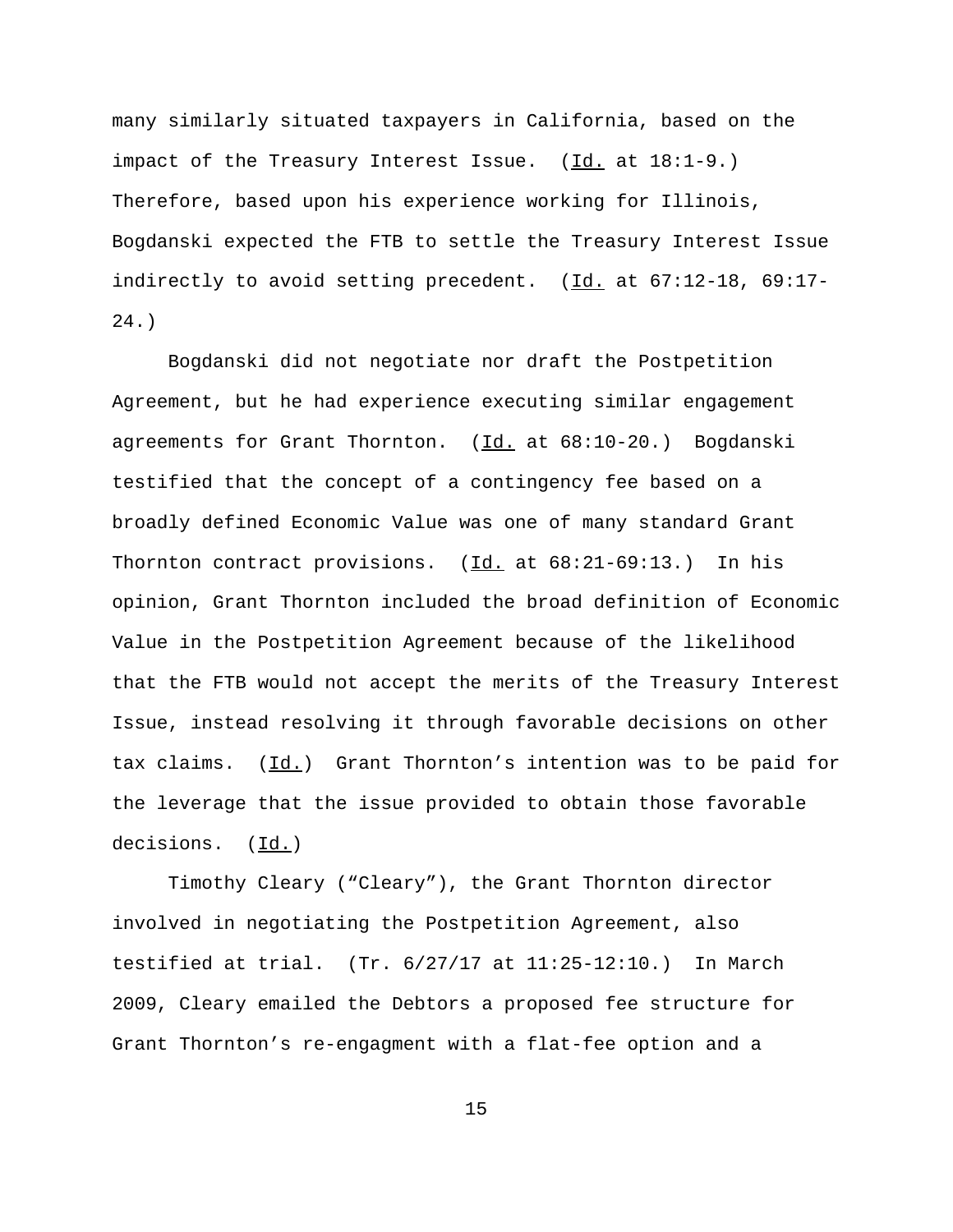contingency fee option. (WMI Ex. 51; Tr. 6/27/17 at 13:1-3.) The email indicated a projected Economic Benefit Range of \$60 and \$80 million. (WMI Ex. 51.) According to Cleary, this range was Grant Thornton's estimate of the potential economic impact that the Debtors could receive from using the Treasury Interest Issue. (Tr. 6/27/17 at 13:19-14:3.) The email's contingent fee proposal was 10% of the economic benefit, capped at \$5 million. (WMI Ex. 51.)

Cleary's understanding was that, if the Treasury Interest Issue was used to negotiate reductions to other penalties or increased refunds, then Grant Thornton would be entitled to its contingency fee.  $(Tr. 6/27/17$  at  $17:6-9$ ,  $18:8-11$ . He explained that the purpose of the Treasury Interest Issue was to create leverage in negotiations with the FTB by including it on the Debtors' returns. (Id. at 19:12-17.) Cleary further testified that, if the Treasury Interest Issue was used, Grant Thornton's contingency fee would be calculated by looking at the Debtors' tax bill before and after the settlement and determining whether there was a reduction in the bill or an added economic benefit. (Id. at 25:21-23.) He explained that the contingency fee was payment for the Treasury Interest Issue's use as part of the negotiation process and was not subject to the success of any particular tax issue. (Id. at 27:17-28:16.)

After the Postpetition Agreement was executed, Grant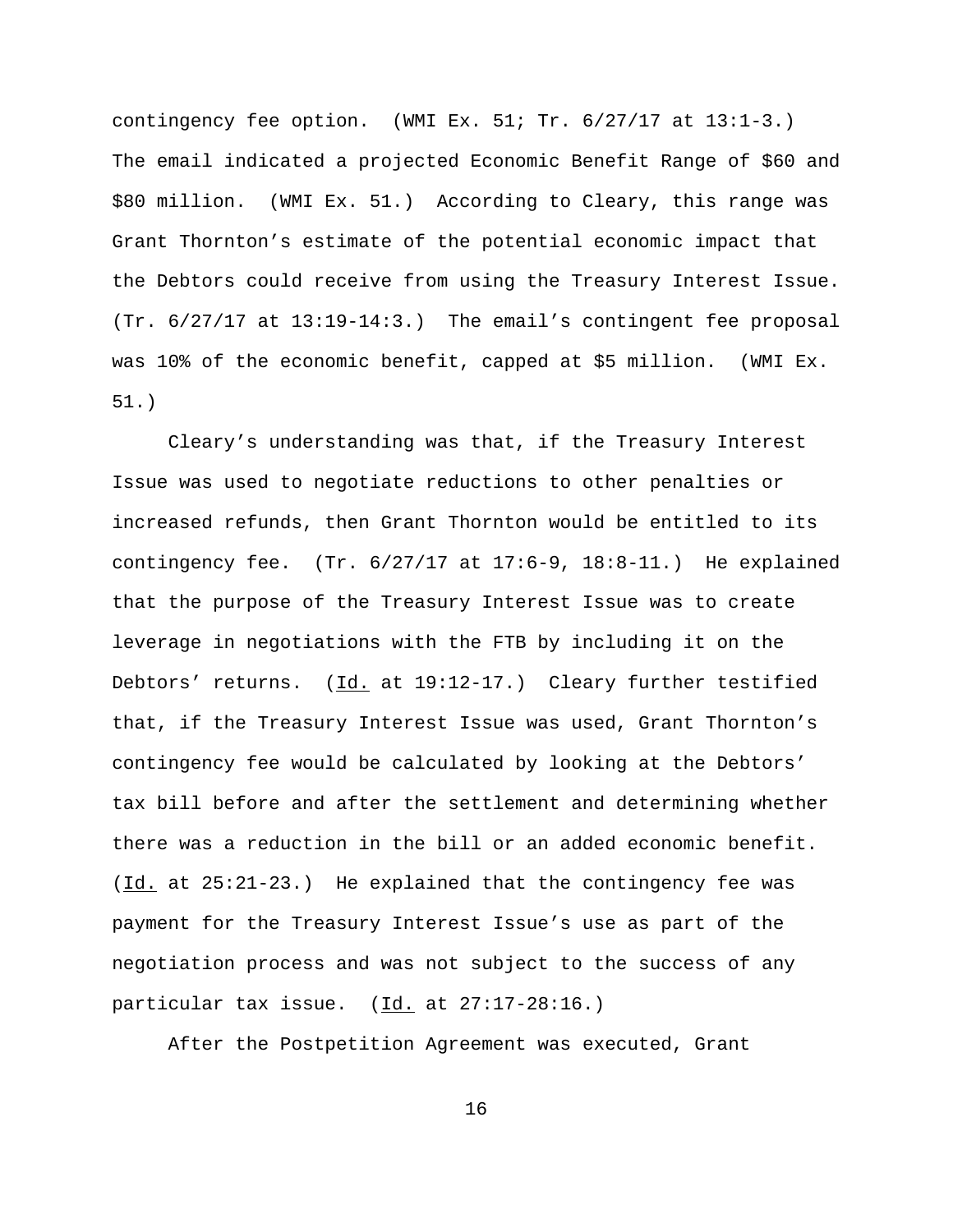Thornton and the Debtors had a meeting with the FTB in December 2010, where the FTB rejected the Treasury Interest Issue.  $(Id.$ at 14:18-21, 15:7-10.) After the meeting, Bogdanski sent an email to the FTB agent who was responsible for defending against the Treasury Interest Issue. (WMI Ex. 96; Tr. 6/28/17 at 16:3- 6.) In it, Bogdanski warned that "the revenue impact associated with [the Treasury Interest Issue] was significant." (WMI Ex. 96.) Bogdanski further noted that, when presented with a similar issue in Illinois, his team took "action as soon as we could . . . to limit the amount of exposure . . . to the issue. If we had . . . allowed a court to tell the world that Illinois had this problem, . . . other taxpayers and practitioners would have . . . [cost] the state significantly more money." (Id.)

Nevertheless, the FTB consistently rejected the Treasury Interest Issue and, in February 2012, sent a formal written position disagreeing with it based on California's tax statute. (WMI Ex. 99; Tr. 6/28/17 at 19:10-23.) Grant Thornton affirmed its confidence in the Treasury Interest Issue to the Debtors and discussed pursuing a reduction of "another liability in exchange for not pursuing litigation [on this issue]." (WMI Ex. 99) In March 2012, Grant Thornton prepared the Debtors' response to the FTB's written position on the issue. (Tr. 6/28/17 at 23:12- 24:2.)

Grant Thornton also discussed, as an alternative to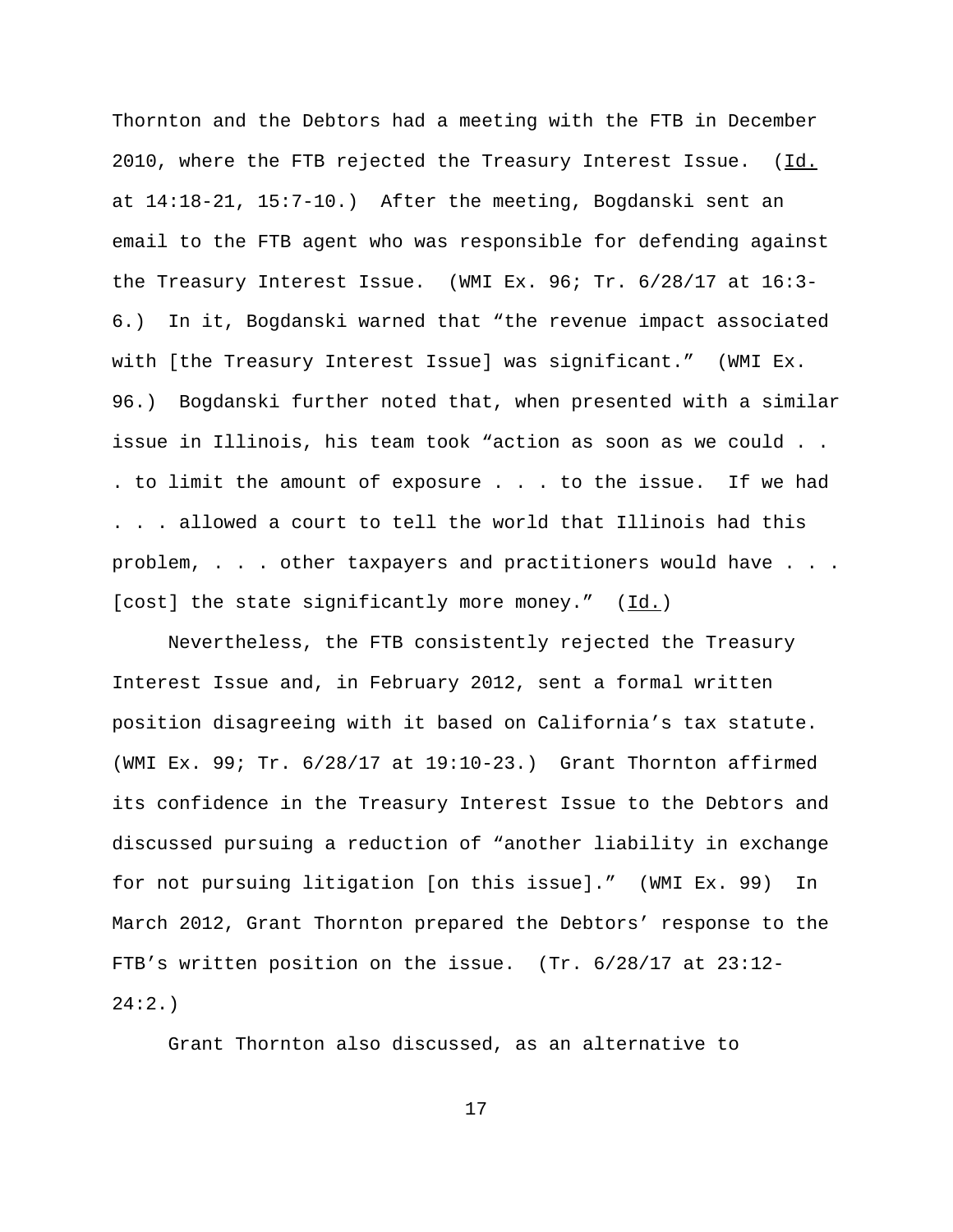litigating the Treasury Interest Issue, settling it for between \$10 million and \$15 million. (WMI Ex. 29.) If that had occurred, Grant Thornton internally projected recovering a contingency fee on the settlement between \$1 million and \$1.5 million. (Id.) At trial, however, Bogdanski explained that this was premised on "[i]f they settle[d] the Treasury Interest Issue in a vacuum," and did not account for any implications the issue had on the Debtors' other tax issues. (Tr. 6/28/17 at 30:8-15.)

Approximately a year later, in March 2013, Alvaraz & Marsal reached out to Grant Thornton for a memorandum detailing the Treasury Interest Issue to include in the Liquidating Trust's objection to the FTB Proof of Claim. (WMI Ex. 37.) Grant Thornton had an internal discussion about finalizing the memorandum because Ryan, the originating Grant Thornton partner, had passed away before it was completed.  $(\underline{Id.}; Tr. 6/28/17$  at 34:11:17.) Scott Grierson ("Grierson"), another Grant Thornton partner, took over the Treasury Interest Issue in Ryan's place. (Tr. 6/28/17 at 34:12-20.)

After receiving the Grant Thornton memorandum, the Liquidating Trust filed its objection to the FTB Proof of Claim, which incorporated the Treasury Interest Issue as a basis for the objection. (Tr. 6/28/17 at 33:11-18, 71:16-72:13.) As noted above, the Liquidating Trust entered into a global settlement with the FTB shortly thereafter. (Tr. 6/26/17 at 183:8-12; WMI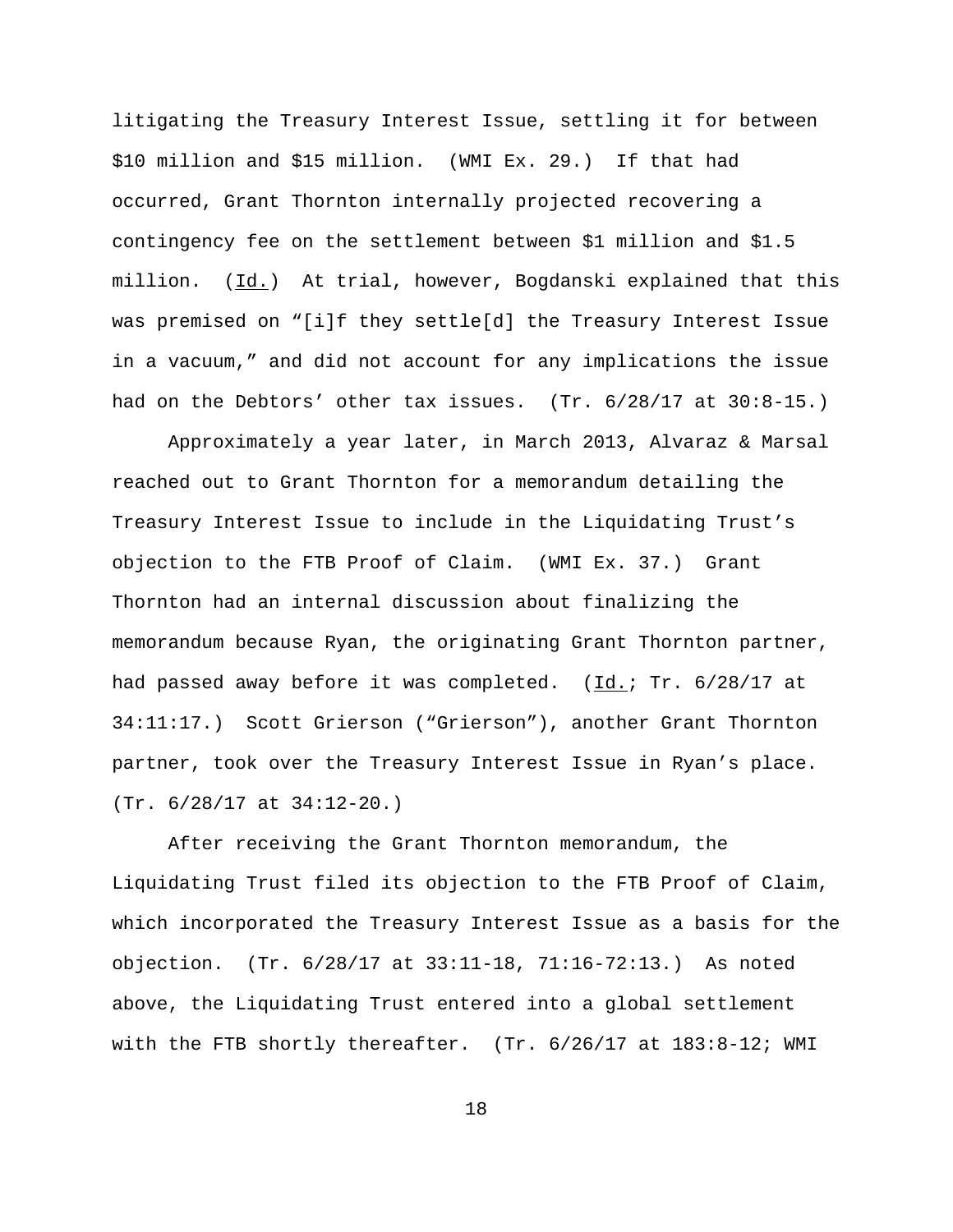125.)

### iii. No Evidence of Mutual Mistake

After consideration of the documentary evidence and testimony, the Court finds no evidence that the Postpetition Agreement was a product of mutual mistake. The record shows that Grant Thornton was clearly not mistaken and intended to be paid 10% of all Economic Value received from the FTB for the Liquidating Trust's use of the Treasury Interest Issue as leverage to reduce the Debtors' other assessments. Even the Liquidating Trust's evidence does not convince the Court that the Debtors were mistaken about the terms of the Postpetition Agreement.

The language of the Postpetition Agreement is unambiguous and broad. The Liquidating Trust's own witness, Curt Brouwer, admitted the Debtors anticipated that the FTB would refuse to settle the Treaury Interest Issue directly and that the term Economic Value was used to include all potential ways the issue could be used. (Tr. 6/26/17 at 34:24-35:14, 38:14-39:22.) Therefore, the Court finds that the parties intended the contingent fee to apply to all economic value received by the Debtors from the FTB.

Even if the Debtors were unilaterally mistaken, however, that does not support a finding of improvidence. When the Debtors asked the Court to approve the Postpetition Agreement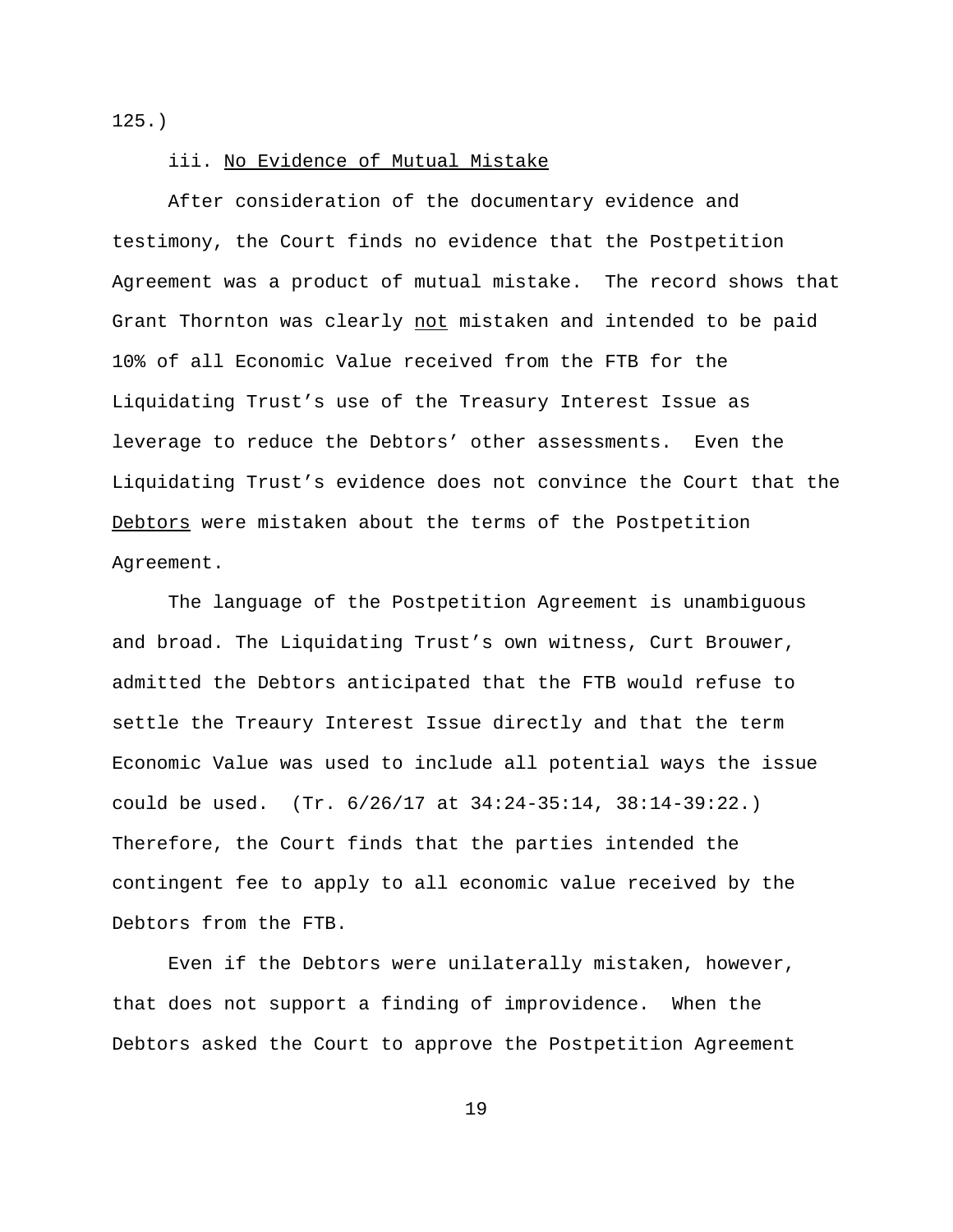under section 328(a), they could certainly have foreseen the Court enforcing the agreement as written. See, Riker v. Official Comm. of Unsecured Creditors (In re Smart World Technologies), 552 F.3d 228, 258 (2d Cir. 2009) (holding courts shall enforce the contract as written in disputes governed by § 328(a)). Accordingly, the Court finds no basis for a finding of improvidence under section 328(a).

C. Sanctions for Civil Contempt under Section 105(a)

Section 105(a) permits courts to "issue any order, process, or judgment that is necessary or appropriate to carry out the provisions of this title." This includes sanctions. Ettinger and Assoc., LLC v. Miller (In re Miller), 730 F.3d 198, 206 (3d Cir. 2013) (observing various sources of the bankruptcy court's sanctioning power, including, inter alia (i) Rule  $9011(c)(1)(B)$ , (ii) the inherent power to sanction, and (iii) section 105 of the Bankruptcy Code). See also, In re Meyers, 344 B.R. 61, 66 (Bankr. E.D. Pa. 2006) (holding that a bankruptcy court has the power to award costs, compensatory damages, and attorney's fees upon a finding of civil contempt). Sanctions may be "employed for either or both of two purposes; to coerce the defendant into compliance with the court's order, and to compensate." United States v. United Mine Workers of Am., 330 U.S. 258, 303-04 (1947). See also, Burtch v. Masiz (In re Vaso Active Pharmaceuticals, Inc.), 514 B.R. 416, 422 (Bank. D. Del. 2014).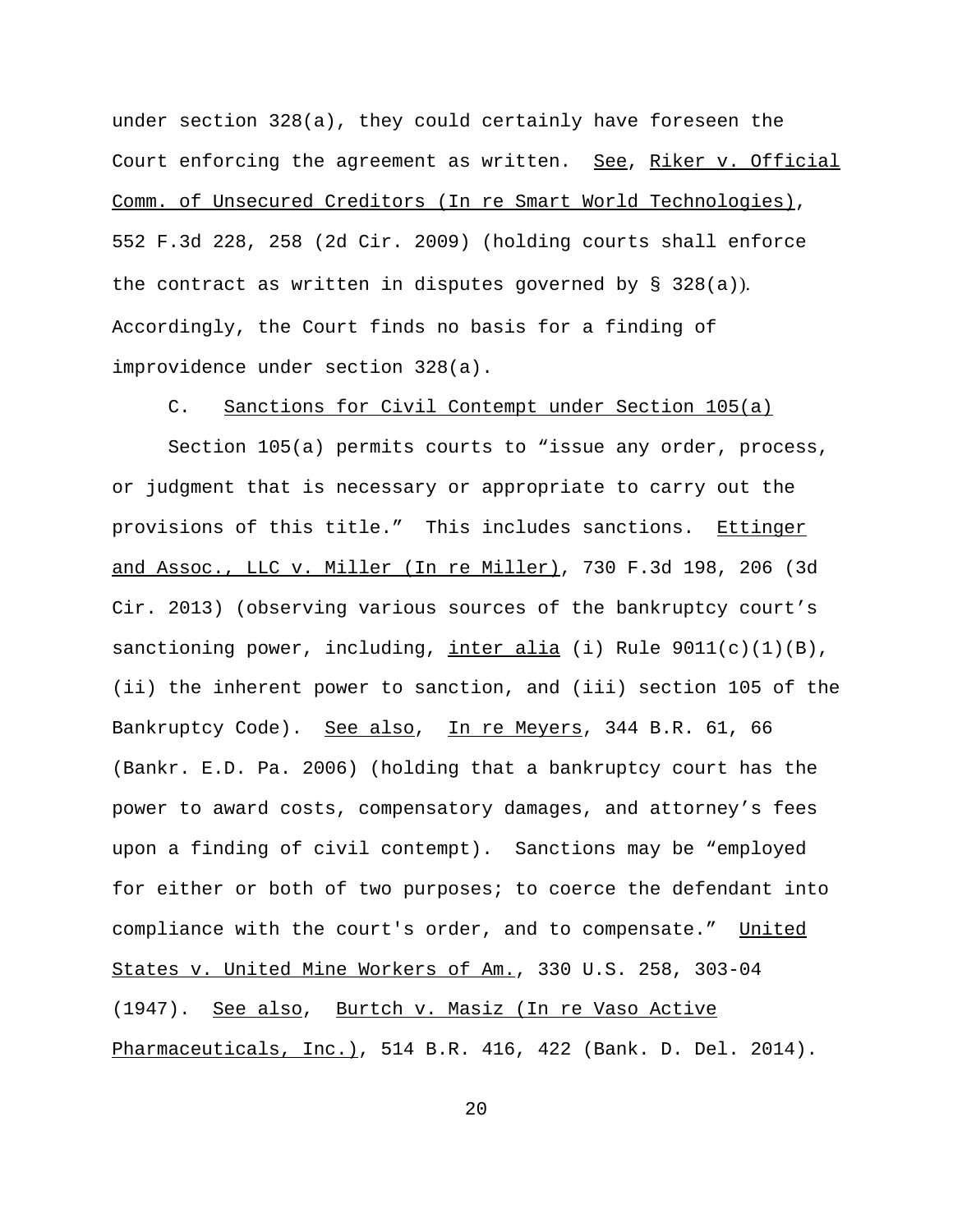Civil sanctions are appropriate when (1) a valid order of the court exists, (2) the defendant has knowledge of the order, and (3) the defendant disobeys the order. Marshak v. Treadwell, 595 F.3d 478, 485 (3d Cir. 2009) (quoting Harley–Davidson, Inc. v. Morris, 19 F.3d 142, 145 (3d Cir. 1994)).

In this case, a valid order of the Court existed. On August 1, 2012, the Court entered the Omnibus Fee Order which included Grant Thornton's contingency fee. (D.I. 14076.) The Liquidating Trust was fully aware of the Court's Order; its attorneys drafted the proposed Final Fee Order and its Exhibit A. (Tr. 6/26/17 at 187:6-11, 188:1-10.) Nevertheless, the Liquidating Trust failed to pay Grant Thornton in accordance with the Omnibus Fee Order. It justifies not paying as the natural response to a "good faith" contract dispute. The Court finds that this position is untenable.

The Liquidating Trust's conduct was a clear violation of the Court's order. Its independent and unilateral determination that it had no obligation under the Postpetition Agreement and Final Fee Order, despite the unambiguous language of the agreement and Grant Thornton's consistent demand for payment, undermines its claim of good faith. See, United States v. United Mine Workers of Am., 330 U.S. 258, 307 (1947) (finding that defendants' willful violation of a court's order, under the belief that it was ineffective and would be vacated, "showed a total lack of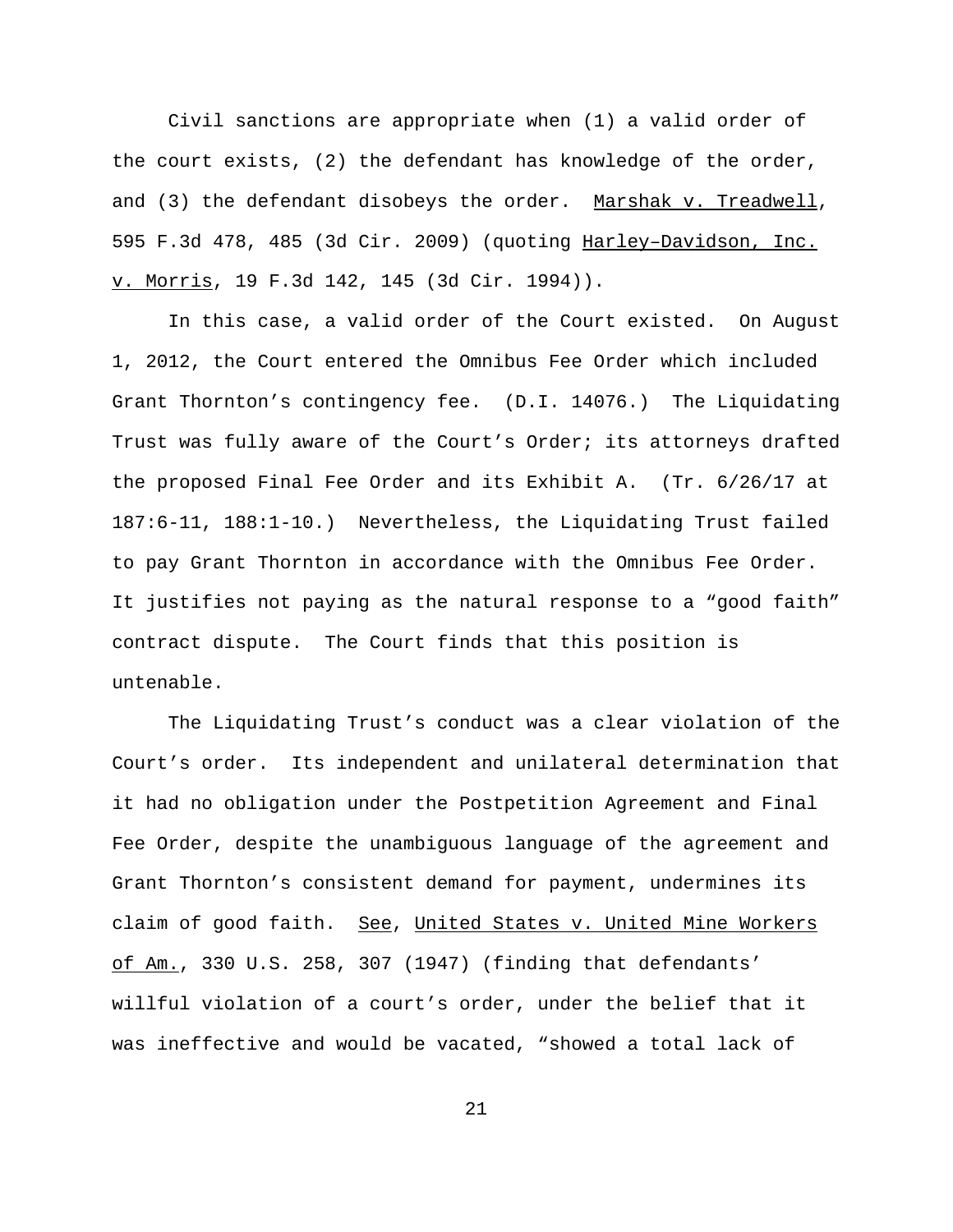respect for the judicial process.")

After Grant Thornton demanded payment, the Liquidating Trust could have either remitted the Contingency Fee or sought relief from the Court. Instead, it simply withheld payment (refusing to comply with the Final Fee Order). Even after the Court ruled that the plain terms of the Postpetition Agreement entitled Grant Thornton to its Contingency Fee, the Liquidating Trust continued to refuse to pay, asserting mutual mistake as justification for its position – in the face of Grant Thornton's insistence there was no mistake. The Liquidating Trust's conduct demonstrated an inexcusable disregard for the Court's order and cannot be remedied by a pleading of good faith.

Because Grant Thornton had to file a motion to recover its contingency fee, the Court concludes that sanctions are appropriate in the amount of the costs associated with the filing and prosecution of its motion.

An appropriate Order follows.

Dated: February 2, 2018 BY THE COURT:

tharld. Small

Mary F. Walrath United States Bankruptcy Judge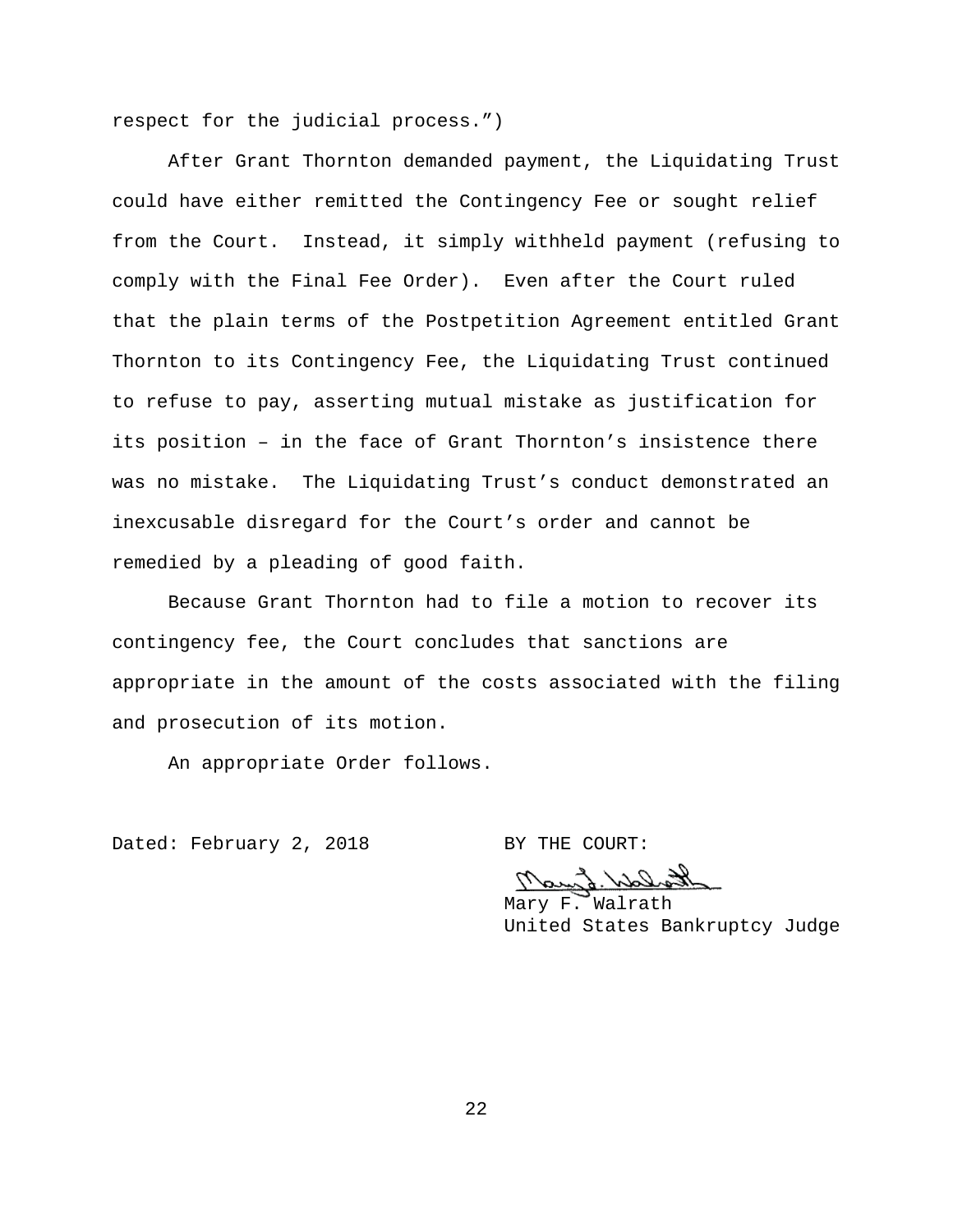## **IN THE UNITED STATES BANKRUPTCY COURT FOR THE DISTRICT OF DELAWARE**

)

)

In re: (a) Chapter 11 WASHINGTON MUTUAL, INC., et al., ) Case No. 08-12229 (MFW)

Debtors.  $)$  Jointly Administered

### **O R D E R**

**AND NOW**, this **2nd** day of **February, 2018**, upon consideration of the Sanctions Motion filed by Grant Thornton and for the reasons set forth in the accompanying Opinion, it is hereby

**ORDERED** that the Motion for Sanctions against Washington Mutual Liquidating Trust for Failure to Comply with the Court's Final Fee Order is **GRANTED**, and it is further

**ORDERED** that the Washington Mutual Liquidating Trust is hereby **DIRECTED TO PAY** to Grant Thornton the sum of \$5 million plus interest at the federal judgment rate from May 21, 2014, to the date of payment; and it is further

**ORDERED** that the Washington Mutual Liquidating Trust is hereby **DIRECTED TO PAY** to Grant Thornton the attorneys' fees and expenses incurred by it in prosecuting the Sanctions Motion, after approval of the Court; and it is further